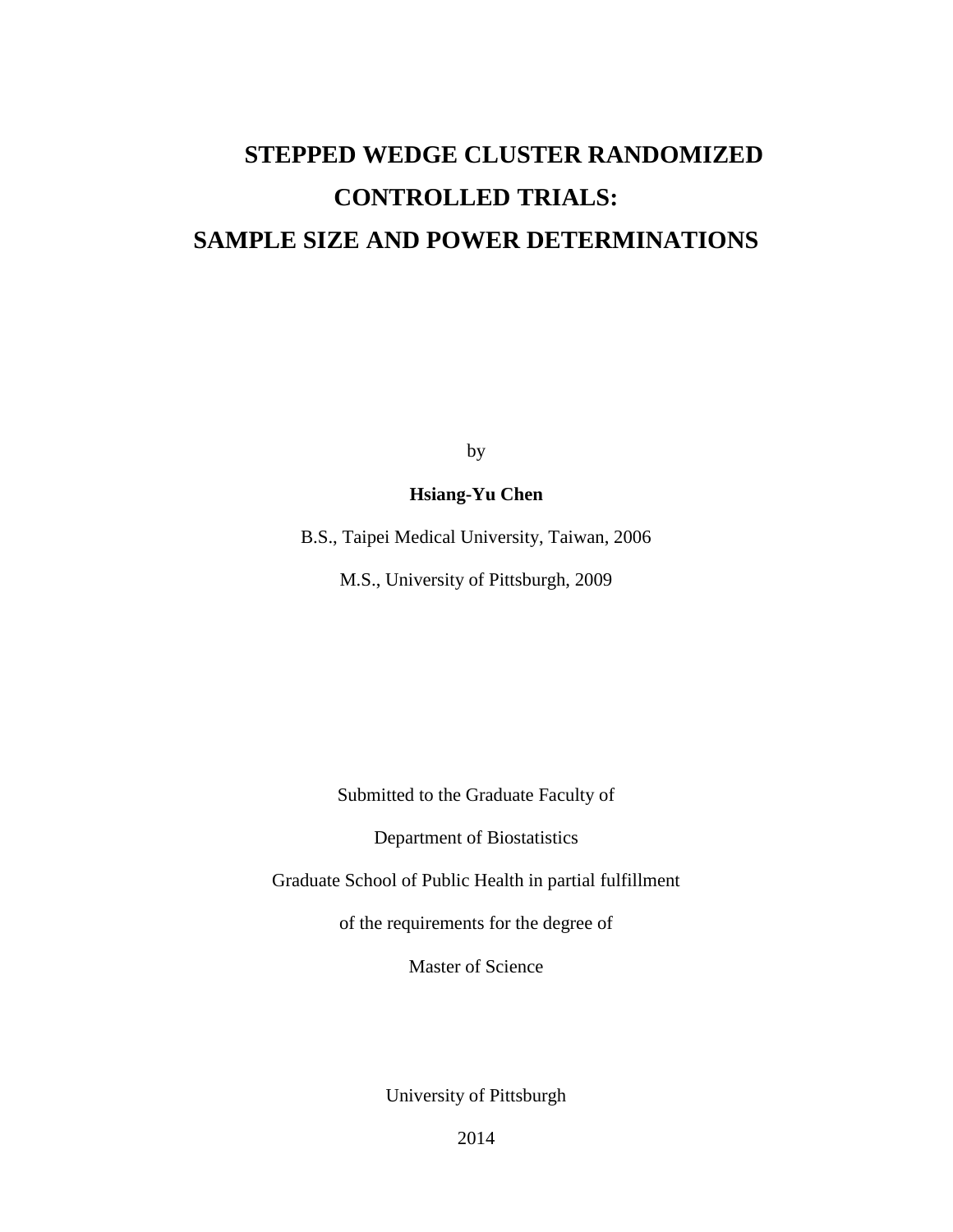#### UNIVERSITY OF PITTSBURGH

Graduate School of Public Health

This thesis was presented

by

#### **Hsiang-Yu Chen**

It was defended on

July 31, 2014

and approved by

#### **Thesis Advisor:**

Chung-Chou H. Chang, PhD Professor Departments of Medicine, Biostatistics, and Clinical and Translational Science School of Medicine and Graduate School of Public Health University of Pittsburgh

#### **Committee Member:**

Ada Youk, PhD Assistant Professor Department of Biostatistics Graduate School of Public Health University of Pittsburgh

#### **Committee Member:**

Janice Zgibor, RPh, PhD Associate Professor Department of Epidemiology Graduate School of Public Health University of Pittsburgh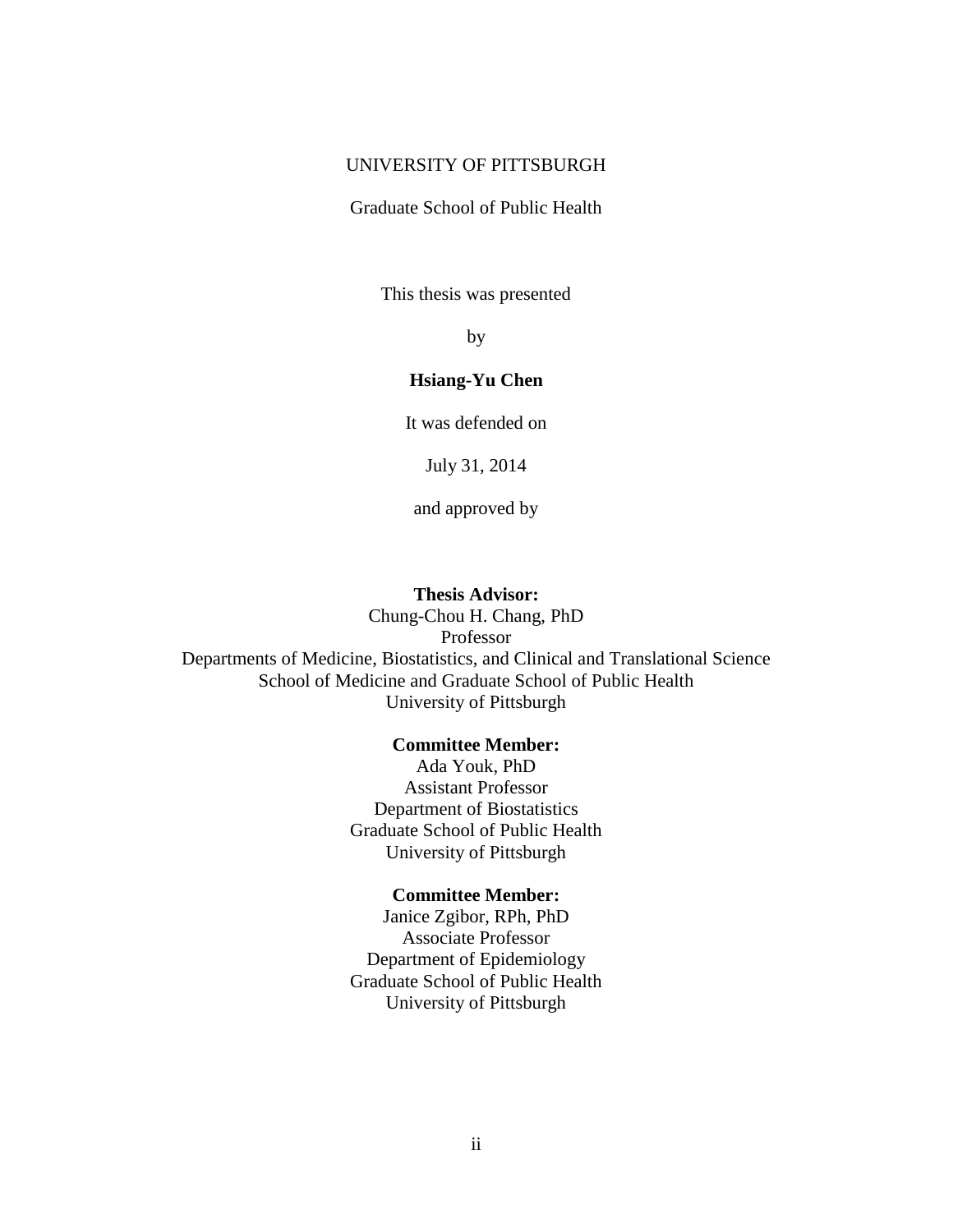Copyright © by Hsiang-Yu Chen

2014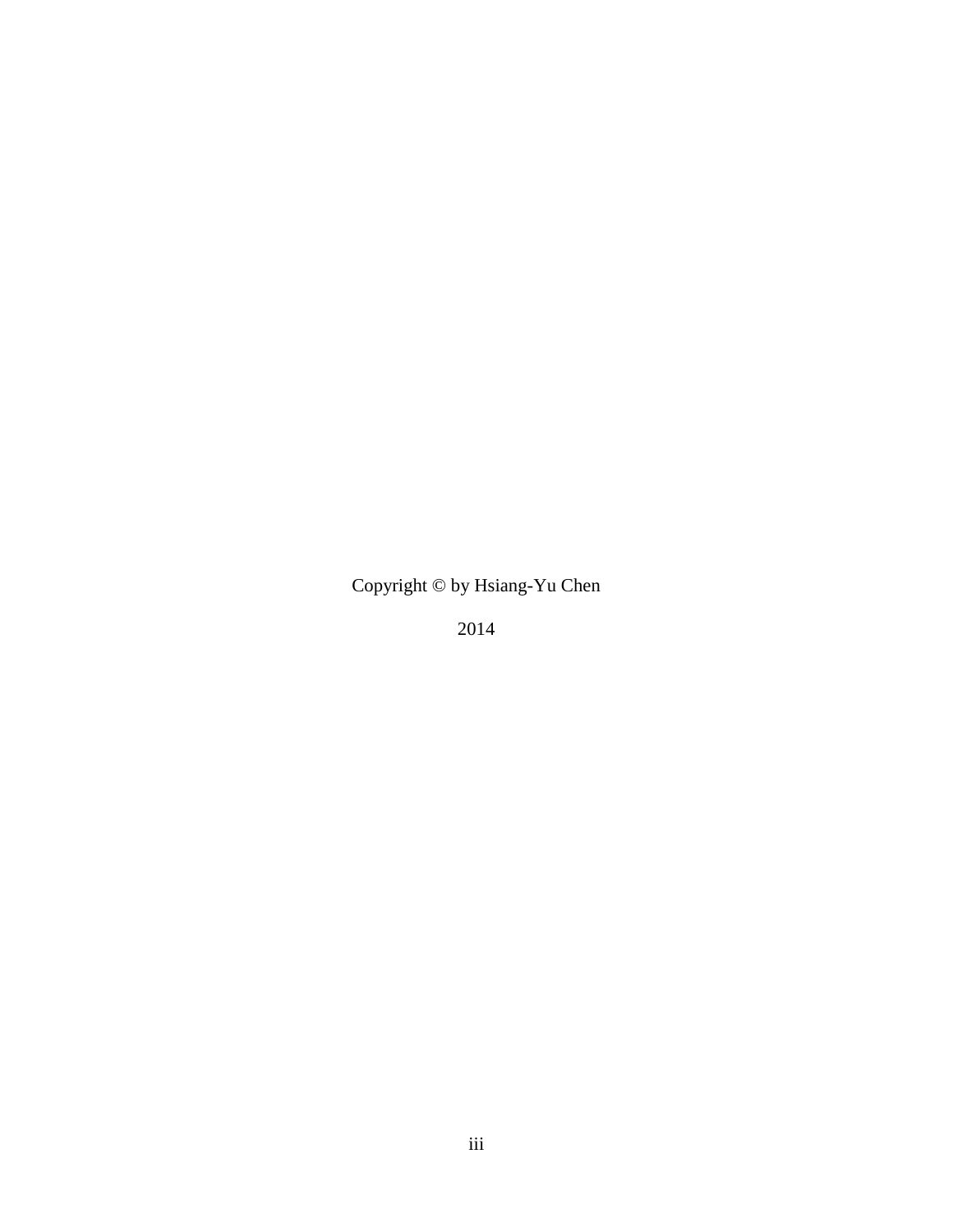## STEPPED WEDGE CLUSTER RANDOMIZED CONTROLLED TRIALS: SAMPLE SIZE AND POWER DETERMINATIONS

Hsiang-Yu Chen, MS

University of Pittsburgh, 2014

#### **ABSTRACT**

Stepped wedge cluster randomized controlled trials (RCTs) are increasingly used in evaluating a causal-effect relationship between an intervention and an outcome. Sample size and power calculations are critical in designing a statistical study. Thus, the purpose of our study is to evaluate the power for both the continuous and binary responses in the context of the stepped wedge cluster design including three levels (such as hospital, physician, and individual levels).

The data structure of stepped wedge cluster RCTs is hierarchical and correlated, and we used the mixed models approach to account for the correlation of observations within each level. This approach, comprised of linear mixed models (LMM) and generalized linear mixed models (GLMM), is particularly appropriate for data with more than one level. For the continuous responses, we used LMM and GLMM with the identity link function; for the binary responses, we used GLMM with the logit link function. To compute the power of the hypothesis test for no intervention effect versus an assumed intervention effect, simulation studies were conducted and the empirical estimate of the power was obtained by calculating the percentage of the estimated intervention effect falling in the rejection region of the test when the hypothesis of no intervention effect is false.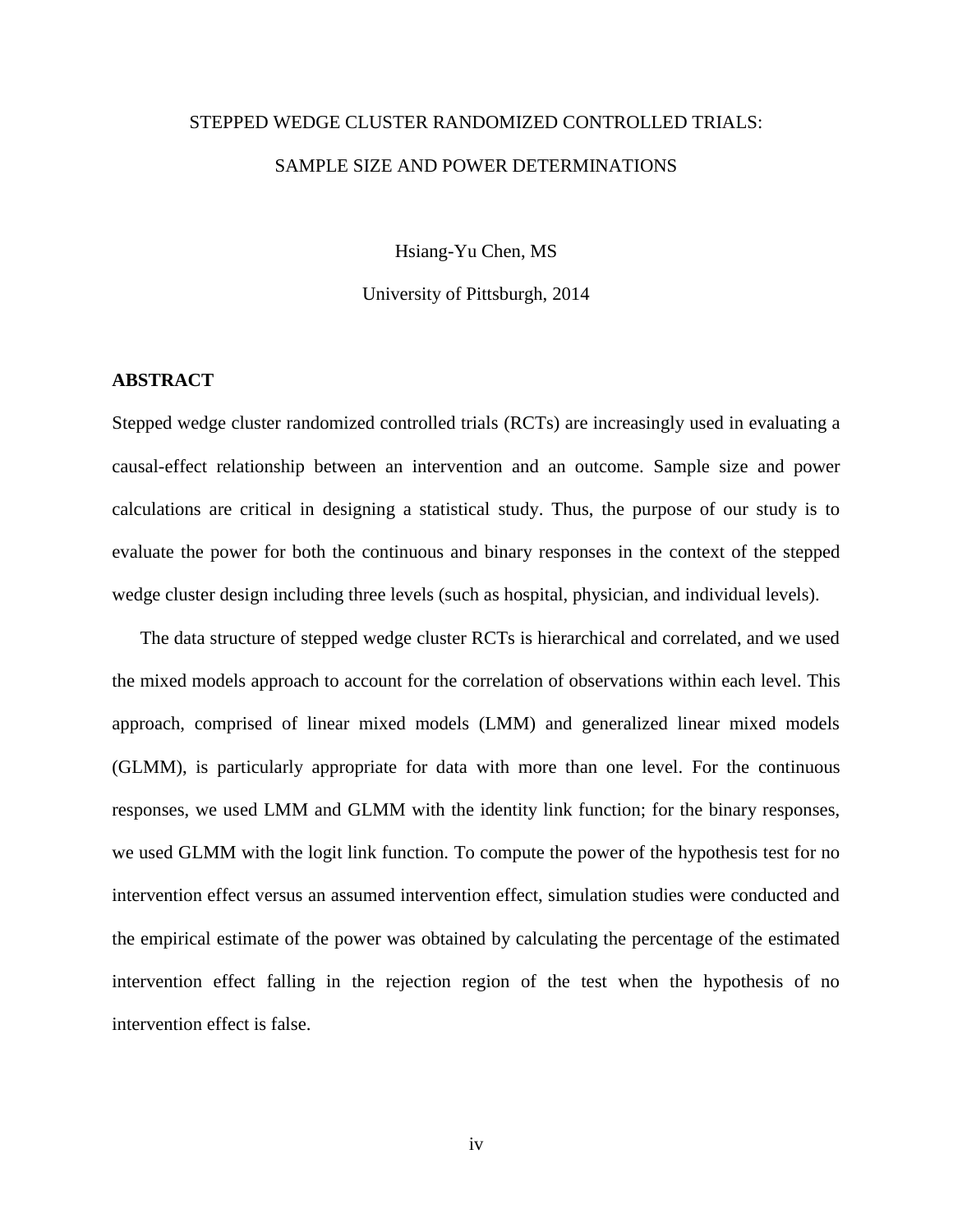From the results of the simulation studies, we found that the power increased as the intervention effect increased for both the continuous and binary responses, controlling for other parameters. As the overall sample size increased, a smaller minimum detectable difference with power at least 80% can be obtained. For the continuous responses only, the power increased as the within-individual correlation increased, controlling for other parameters. This increase of power with the correlation was prominent in the low intervention effect as compared to the high intervention effect.

In this study, we proposed statistical models, demonstrated power calculations, and discussed important features of sample size and power for the stepped wedge cluster design. The findings provide essential information in determining the optimal sample size and also can assure adequate power for stepped wedge cluster RCTs, which will have significant impact on research in public health in the future.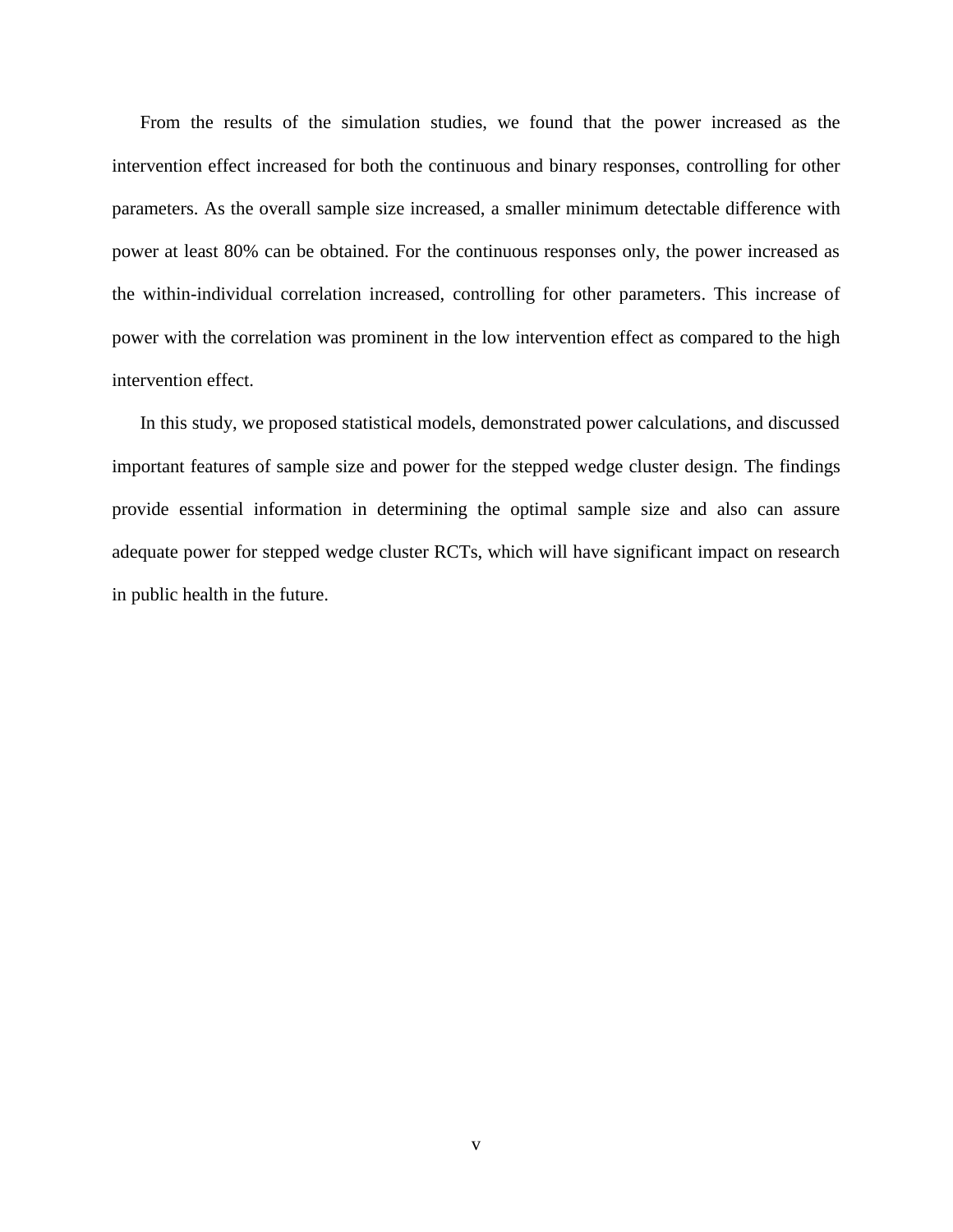## **TABLE OF CONTENTS**

| 1.0 |               |                                                    |  |
|-----|---------------|----------------------------------------------------|--|
| 2.0 |               |                                                    |  |
|     | 2.1           |                                                    |  |
|     |               | 2.1.1                                              |  |
|     |               |                                                    |  |
|     | $2.2^{\circ}$ |                                                    |  |
| 3.0 |               |                                                    |  |
|     | 3.1           | SIMULATION RESULTS OF THE CONTINUOUS RESPONSES  9  |  |
|     | 3.2           | SIMULATION RESULTS OF THE BINARY RESPONSES 11      |  |
| 4.0 |               |                                                    |  |
|     | 4.1           | APPLICATION RESULTS OF THE CONTINUOUS RESPONSES 14 |  |
|     | 4.2           | APPLICATION RESULTS OF THE BINARY RESPONSES 15     |  |
| 5.0 |               |                                                    |  |
|     |               |                                                    |  |
|     |               |                                                    |  |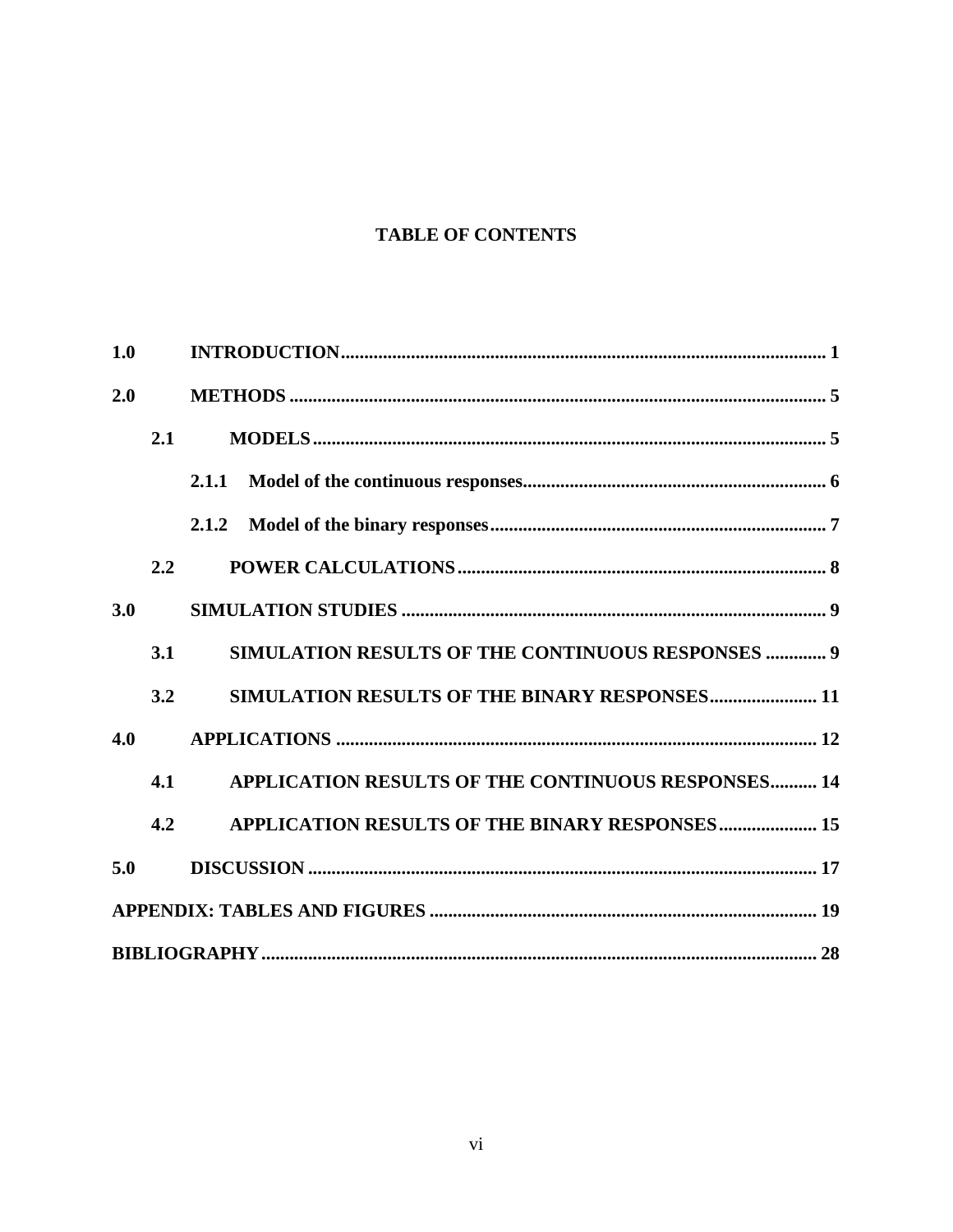#### **LIST OF TABLES**

[Table 1. Simulation results for the continuous responses to assess](#page-26-1) the power of the hypothesis test H0: θ = 0 vs. Ha: θ = θ<sup>A</sup> where θ<sup>A</sup> [≠ 0.....................................................................................](#page-26-1) 19 [Table 2. Simulation results for the binary responses to assess](#page-27-0) the power of the hypothesis test  $H_0$ : θ = 0 vs. Ha: θ = θ<sup>A</sup> where θ<sup>A</sup> [≠ 0..................................................................................................](#page-27-0) 20 [Table 3. Application of the continuous responses for a stepped wedge cluster design with 12](#page-28-0)  [markets, 7 time points, 6 dialysis centers under each market, and 3 patients under each dialysis](#page-28-0)  center to assess [the power of the hypothesis test H](#page-28-0)0: θ = 0 vs. Ha: θ = θ<sup>A</sup> where θ<sup>A</sup> ≠ 0 .............. 21 [Table 4. Application of the continuous responses for a stepped wedge cluster design with 12](#page-29-0)  [markets, 7 time points, 6 dialysis centers under each market, and 4 patients under each dialysis](#page-29-0)  center to assess [the power of the hypothesis test H](#page-29-0)0: θ = 0 vs. Ha: θ = θ<sup>A</sup> where θ<sup>A</sup> ≠ 0 .............. 22 [Table 5. Application of the binary responses for a stepped wedge cluster design with 12 markets,](#page-30-0)  [7 time points, 6 dialysis centers under each market, and 3 patients under each dialysis center to](#page-30-0)  assess [the power of the hypothesis test H](#page-30-0)0: θ = 0 vs. Ha: θ = θ<sup>A</sup> where θ<sup>A</sup> ≠ 0............................. 23 [Table 6. Application of the binary responses for a stepped wedge cluster design with 12 markets,](#page-31-0)  [7 time points, 6 dialysis centers under each market, and 4 patients under each dialysis center to](#page-31-0)  assess [the power of the hypothesis test H](#page-31-0)0: θ = 0 vs. Ha: θ = θ<sup>A</sup> where θ<sup>A</sup> ≠ 0............................. 24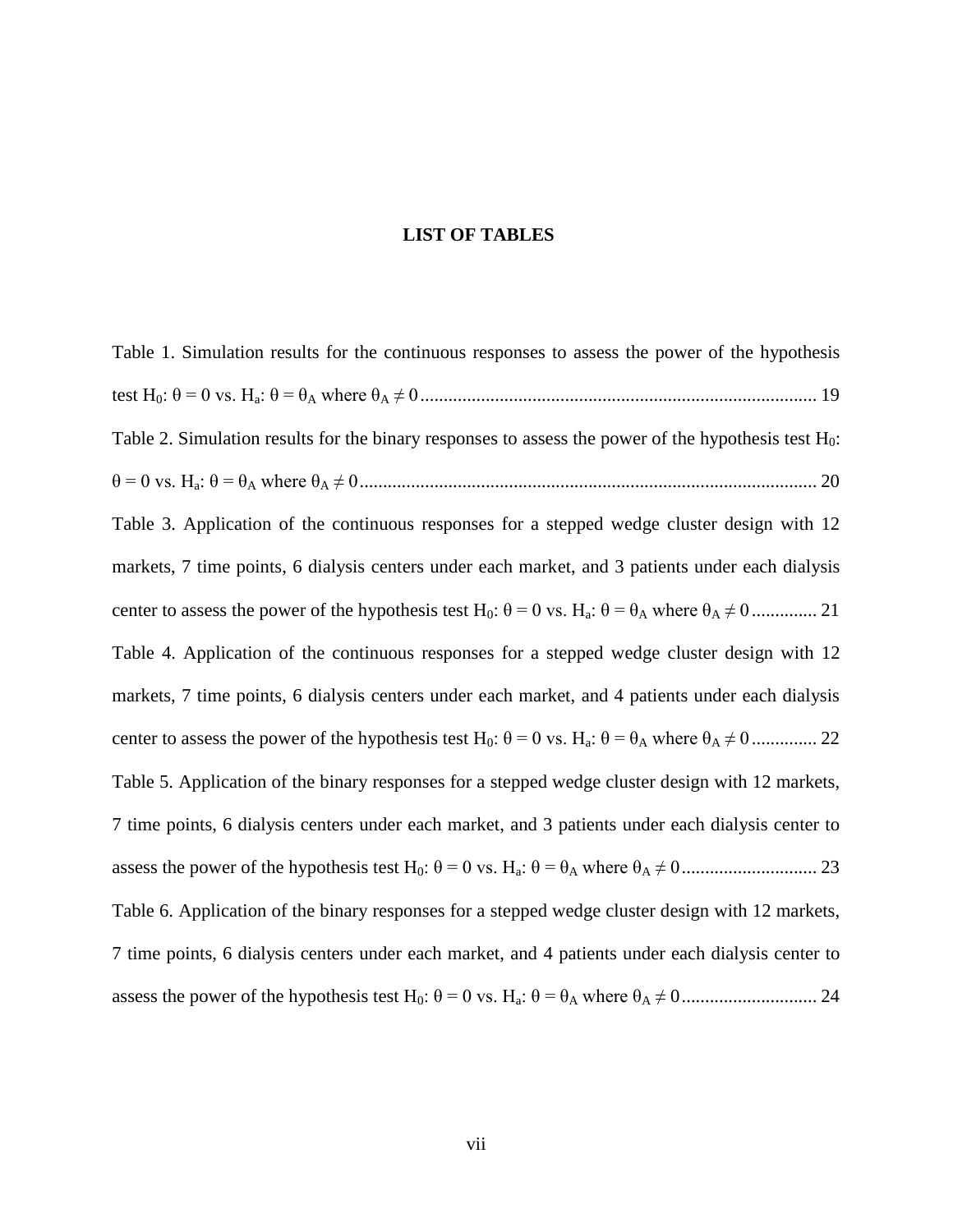## **LIST OF FIGURES**

| Figure 2. Simulation results for the continuous responses to assess the power of the hypothesis  |  |
|--------------------------------------------------------------------------------------------------|--|
|                                                                                                  |  |
| Figure 3. Simulation results for the binary responses to assess the power of the hypothesis test |  |
|                                                                                                  |  |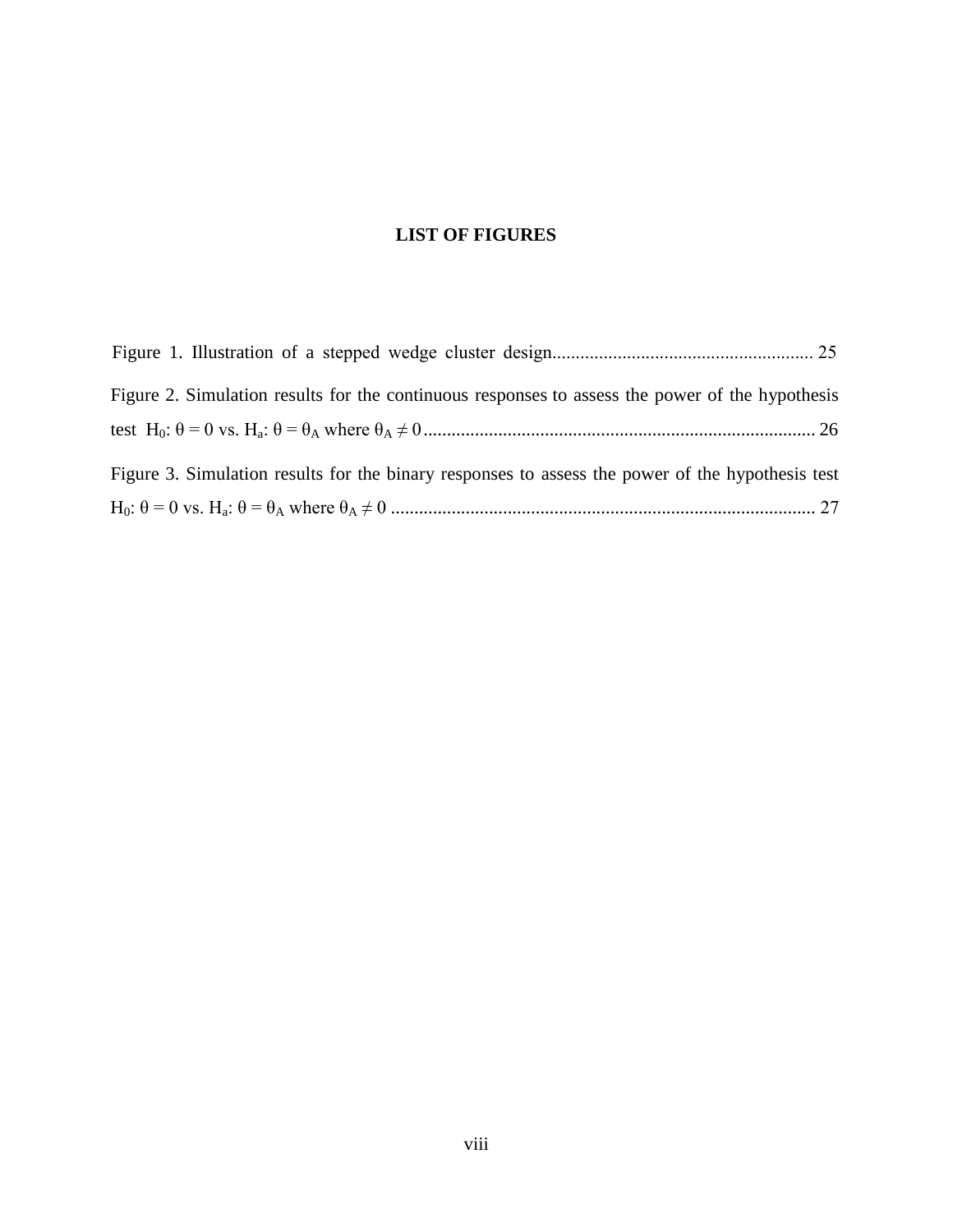#### **1.0 INTRODUCTION**

<span id="page-8-0"></span>Randomized controlled trials (RCTs) are considered as the "gold standard" of study designs in evaluating a causal-effect of an intervention on the outcome of interest [1]. Through a randomization procedure using RCTs, one can prevent bias in allocating interventions and reduce confounding caused by observed and unobserved factors [2]. Cluster RCTs are a type of RCTs in which clusters of individuals, rather than independent individuals, are randomly allocated to intervention or control groups. Advantages of cluster RCTs over individual RCTs include the capability of studying those interventions which can only be administered in groups (e.g., promotion of lifestyle changes through radio broadcasting) and the capability of avoiding contamination between those with and without interventions (e.g., individuals who receive interventions may affect those who receive no interventions via communications) [3]. Because in the cluster design individuals are more similar within a cluster than between clusters, the correlation (or dependence) within the same cluster should be incorporated into the analysis to avoid making incorrect inferences [4].

Stepped wedge cluster RCTs employ a one-direction crossover design in which every cluster receives the control at baseline and then sequentially initiates the intervention at different time points. The order at which each cluster initiates the intervention is determined at random before the start of the trial. [Figure 1](#page-32-1) illustrates an example of a stepped wedge cluster RCT including five time points (i.e., four randomization steps). Every cluster receives the control at the first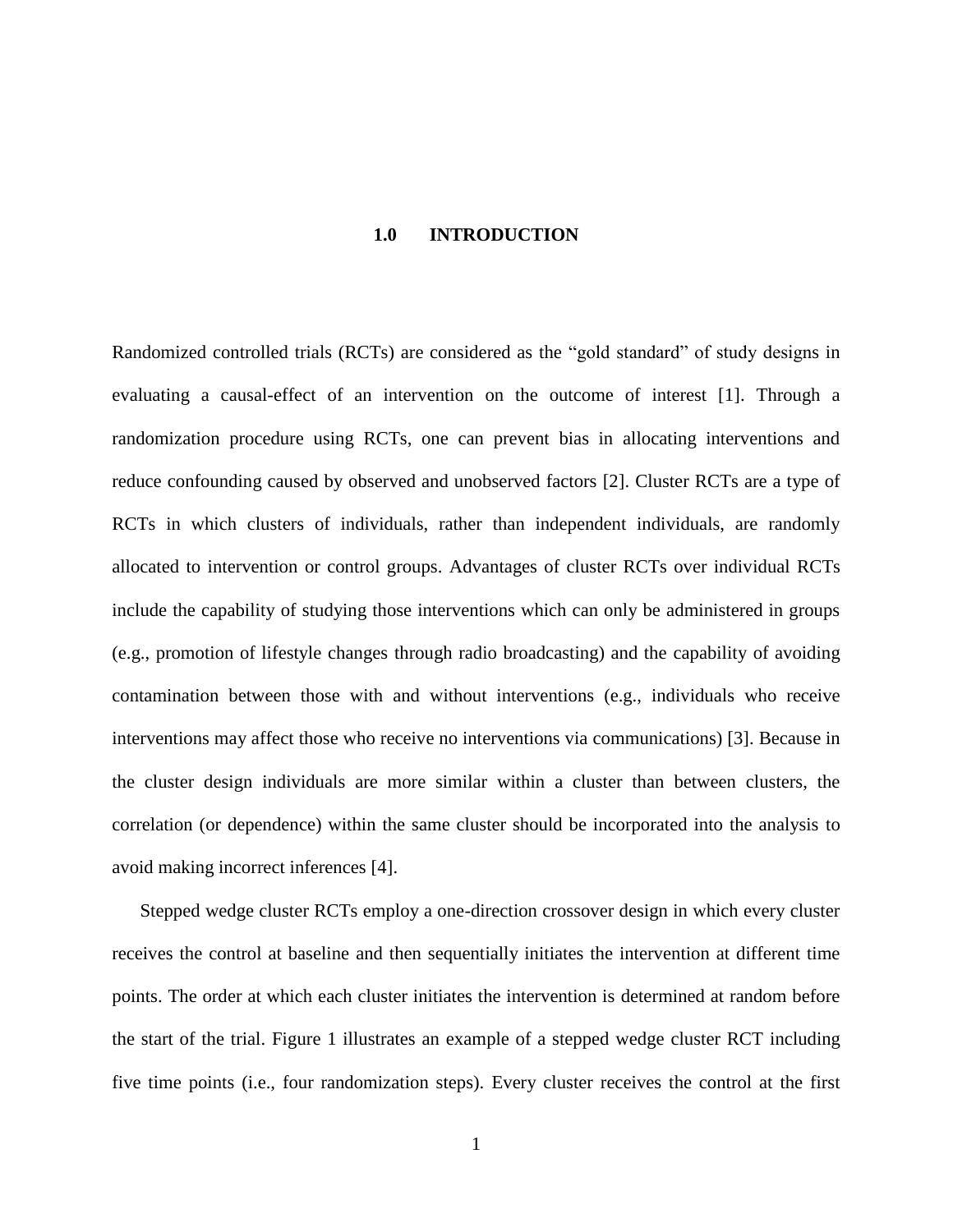time point, and cluster 1 is randomly allocated to initiate the intervention at the second time point, and so on. At the last time point, all clusters will receive the intervention. More than one cluster may initiate the intervention at a time point. Once a cluster initiates the intervention, it will be on the intervention until the end of the trial. Data are collected longitudinally at each time point. The effect of the intervention can be evaluated by comparing the data collected at the time points in the intervention section with those in the control section. Brown et al. [5] and Mdege et al. [6] have provided articles of systematic review on this approach.

The advantages of choosing stepped wedge cluster RCTs over parallel or crossover cluster RCTs have been addressed in the literature. First, fewer ethical issues will arise when using stepped wedge cluster RCTs. The parallel or crossover designs require equipoise, a status of genuine uncertainty of whether the intervention is superior to the control [7]. If there exists a prior belief that the intervention will bring more benefits than harm, it may be unethical to withdraw the intervention (such as crossover design) or to allocate the control (such as parallel design) [8]. Stepped wedge cluster RCTs can solve this ethical dilemma because all clusters will eventually receive the intervention [5, 6, 9-12]. Second, stepped wedge cluster RCTs are useful if the intervention can only be implemented in stages because of logical, practical, and financial constraints [5, 12-15]. For example, the effect of a school-based anti-smoking campaign can be evaluated by a stepped wedge cluster RCT because there is only one team of trained educators traveling to each school and delivering the prevention curriculum in turn. Third, stepped wedge cluster RCTs may require fewer clusters because each cluster will receive both the intervention and the control, whereas in parallel cluster RCTs each cluster will receive either the intervention or the control [16]. Fourth, compared to parallel cluster RCTs where the analysis involves between-cluster comparisons only, stepped wedge cluster RCTs have higher statistical power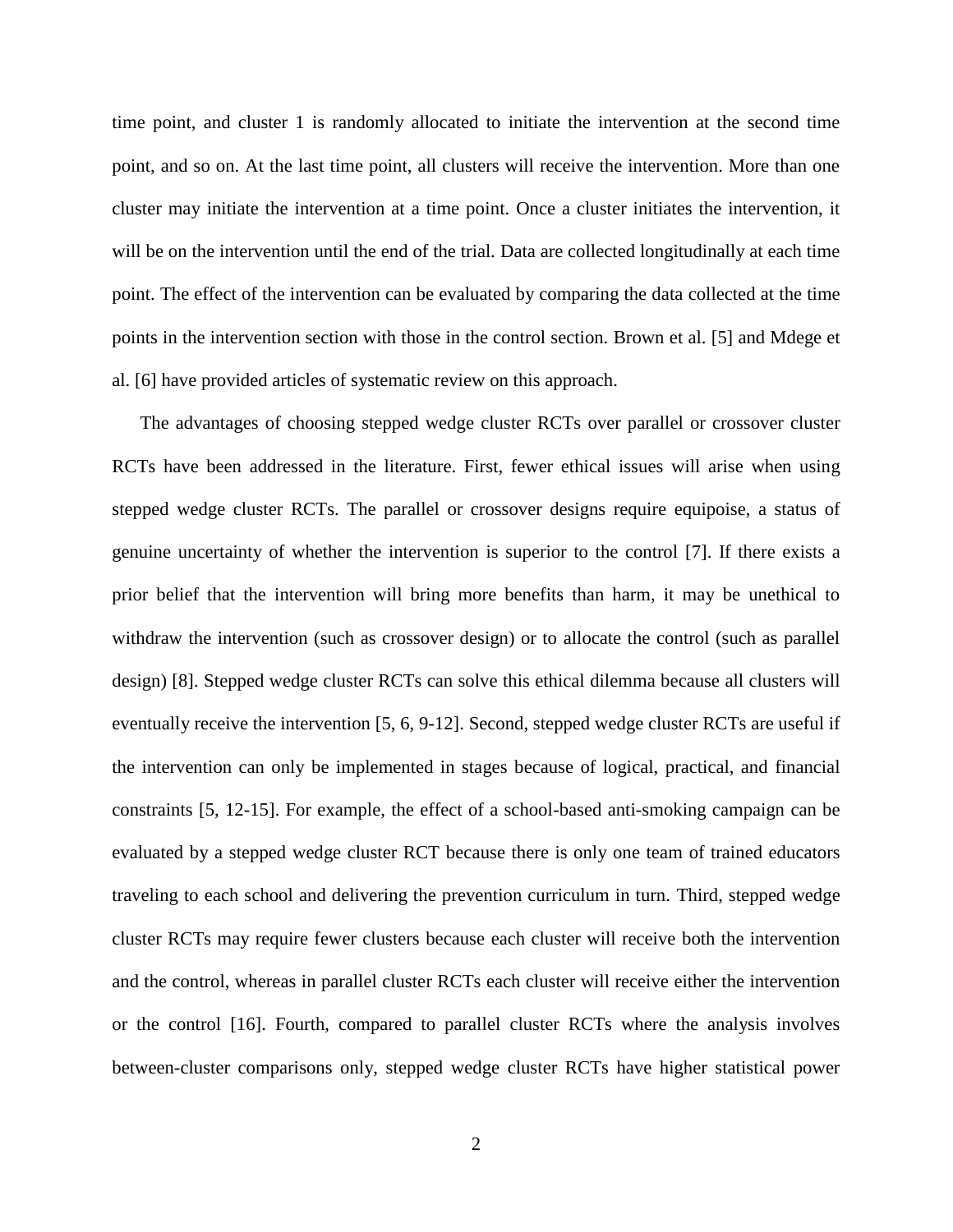because both within-cluster comparisons and between-cluster comparisons are considered in the analysis [17].

Stepped wedge cluster RCTs also have some limitations that warrant consideration. First, stepped wedge cluster RCTs may require longer trial duration than parallel cluster RCTs because it will take several steps to complete a stepped wedge cluster RCT [5, 6, 16]. If the primary outcome can be detected soon after clusters initiate the intervention, the total duration of stepped wedge cluster RCTs is likely to be acceptable. If it takes a long time for the primary outcome to occur, stepped wedge cluster RCTs may not be easily implemented because of a long total duration [6]. Second, it is almost impossible to blind the participants and those who administer the intervention because both would be aware of the changes from the control to the intervention in a stepped wedge cluster design. Thus, blinding those who assess the outcome becomes important in preventing information bias, in particular when the outcome is subjective [5, 6]. Third, stepped wedge cluster RCTs require that data are collected at each step where a new cluster initiates the intervention. If data collection is not easy or not done on a routine basis, the cost for implementation may be substantial [6, 18].

Power calculations and simulations of stepped wedge cluster RCTs have been demonstrated by Hussey et al [16]. Both a cluster-level model (addressing the responses as the mean of each cluster) and an individual-level model were proposed to characterize the design and analysis of stepped wedge cluster RCTs. The authors compared the three approaches: linear mixed models (LMM), generalized linear mixed models (GLMM), and generalized estimating equations (GEE). LMM can be used when the responses were continuous and normally distributed. It may also be used in the situation where the individual-level responses were not normal (e.g., binary) and the cluster sizes were equal, because the cluster-level responses (e.g., proportion) can then be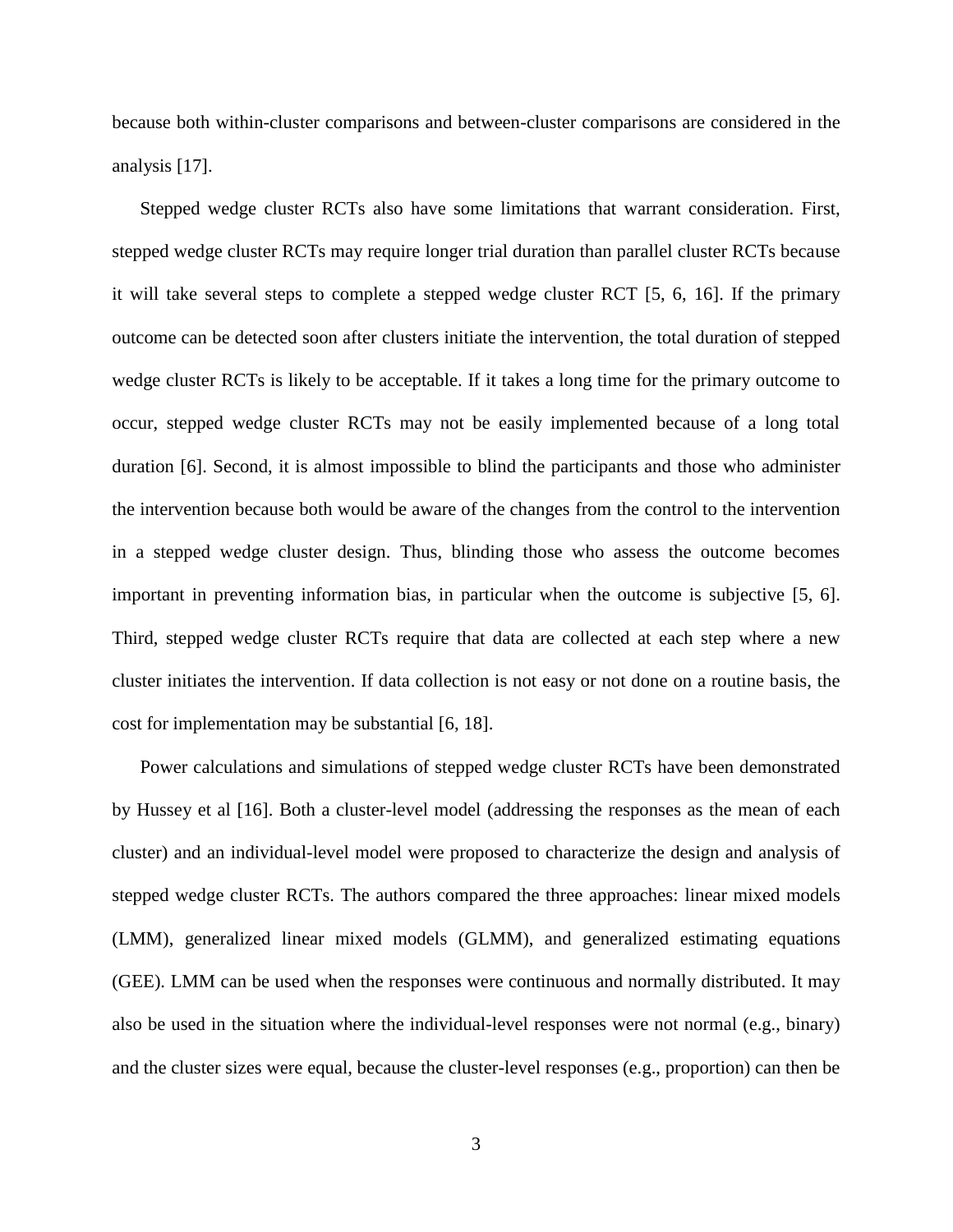modeled as continuous variables. However, if the individual-level responses were not normal but the cluster sizes were unequal, LMM may not be useful because the analysis at the cluster level would require weights. In this situation, using GLMM or GEE to directly model the individuallevel responses will be preferable. The GLMM, an extension to LMM, can be used to model normal and non-normal responses via a link function. More specifically, the mean of responses with any distribution in the exponential family can be linked to the linear predictors through a link function. Using GEE as an alternative approach, one can handle normal and non-normal responses with flexibility. It can also provide more robust results when there is an issue of misspecification of the variance structure.

However, Hussey et al. presented the models which addressed the stepped wedge cluster design with only two levels (i.e., cluster and individual levels). This may not be applicable to the general setting of a clinical research where three levels (i.e., hospital, physician, and individual levels) exist; in other words, where individuals' repeated measures are nested within a physician who is nested within a hospital. Additionally, the power calculations and simulations in their studies were for the binary responses. The purpose of the current study is to evaluate the power for the continuous responses and the binary responses in the context of the stepped wedge cluster design with hospital, physician, and individual levels.

In Section 2, we propose the models for the continuous responses and the binary responses, and present the methods of power calculations. In Section 3, we carry out a set of simulation studies to demonstrate the methods shown in Section 2. In Section 4, we describe an example which uses the stepped wedge cluster design with market, dialysis center, and patient levels, and then apply our methods of power calculations to the example. In Section 5, we summarize our results and discuss the aspects of future studies.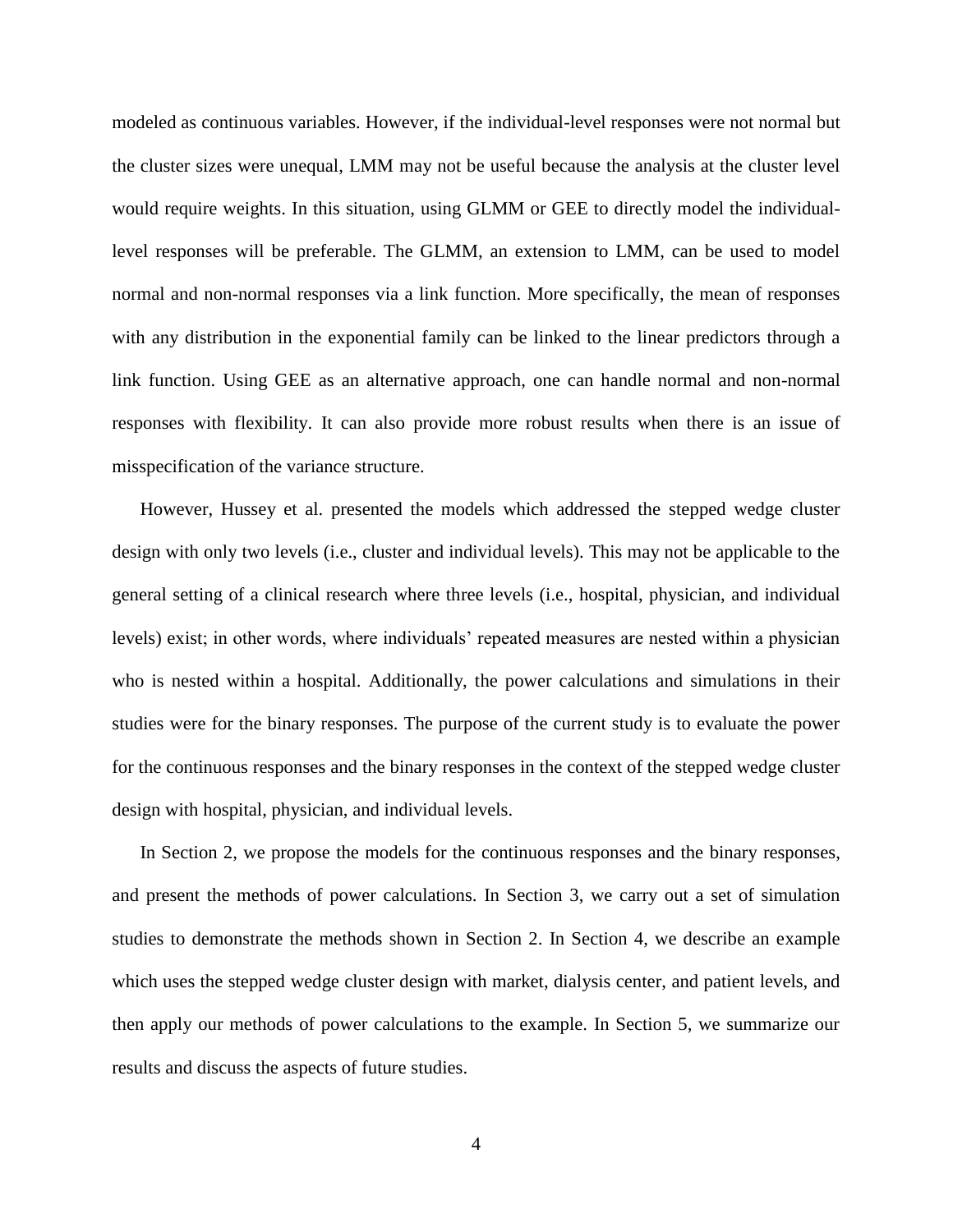#### **2.0 METHODS**

#### **2.1 MODELS**

<span id="page-12-1"></span><span id="page-12-0"></span>The data structure of stepped wedge cluster RCTs is hierarchical (i.e., multi-level). As shown in [Figure 1](#page-32-1) as an example of study design, the repeated measures are nested within an individual who is nested within a cluster. Because of the nature of hierarchy, the data of stepped wedge cluster RCTs are correlated; in other words, the repeated measures are more similar within an individual than between individuals, and the individuals are more similar within a cluster than between clusters. The mixed models approach is widely used for hierarchical data to account for the dependence of observations within the same level. By adding random variation in the model, mixed models provide a more convenient approach to handle the dependence of observations and also allow us to make inferences on a wider population. Compared to generalized estimating equations (GEE), mixed models are particularly appropriate to be used on data with more than one level. For the current study, we specifically adopt the random effects models (also known as random intercept models) to control for the dependence within each level.

Mixed models are comprised of linear mixed models (LMM) and generalized linear mixed models (GLMM). LMM is used to analyze data with a normal distribution; GLMM is used to analyze data with any distribution of the exponential family (e.g., normal, Bernoulli, and Poisson distributions). GLMM is an extension to LMM, and utilizes a certain link functions to map the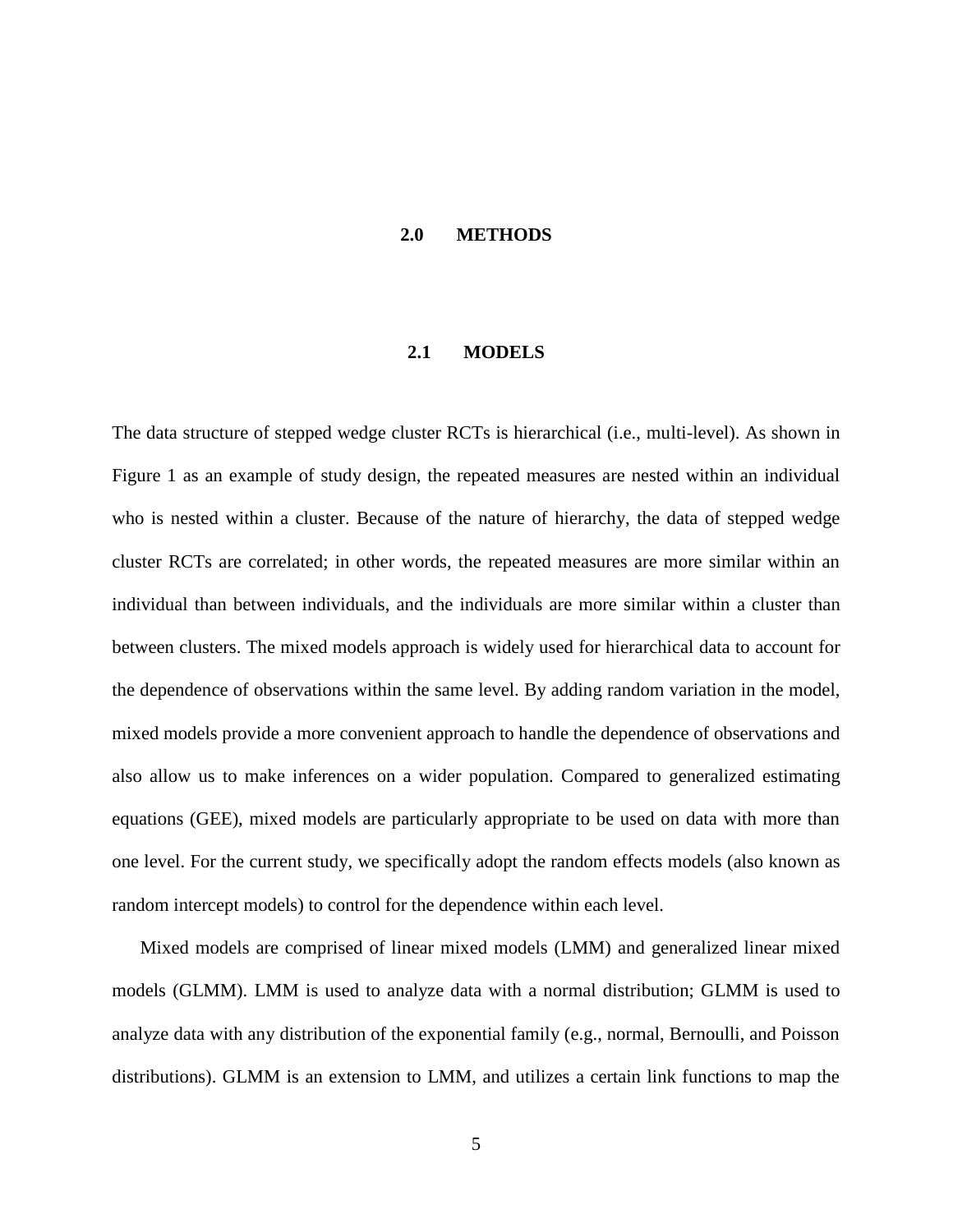responses from the observational scale (e.g., 0 and 1 for the binary responses) to the real scale ( $\overline{\phantom{a}}$ ∞, +∞). In other words, the mean of responses with any distribution of the exponential family are transformed by a link function so that it can be related to the linear predictors. LMM is a special case of GLMM in which the distribution of responses is assumed to be normal and the identity link function is applied to relate the mean of responses to the linear predictors. In Sections 2.1.1 and 2.1.2, we will introduce the statistical models of the continuous responses and the binary responses for a stepped wedge cluster design. The model of the binary responses is shown as an example of the GLMM models because it is the most frequent situation where data are not normal. Similar results can be derived for other types of data using GLMM.

In the current study, individuals are nested within a physician who is nested within a hospital. We assume that in a stepped wedge cluster design we roll out I hospitals over J time points, and for each hospital there are K physicians, and for each physician we recruit L individuals. Let random variable Y<sub>ijkl</sub> represent the response for individual  $l$  ( $l$  = 1, …, L) at time j ( $j$  = 1, …, J) and the individual is recruited from physician k ( $k = 1, ..., K$ ) at hospital i ( $i = 1, ..., I$ ). The hospital is considered as the unit of randomization (i.e., cluster); that is, all individuals in the same hospital will initiate the intervention at the same time point.

#### <span id="page-13-0"></span>**2.1.1 Model of the continuous responses**

Suppose that  $Y_{ijkl}$  is a continuous response and assumed to be normally distributed, the model is presented as follows:

<span id="page-13-1"></span>
$$
Y_{ijkl} = \mu + \alpha_i + \beta_{ik} + t_j + X_{ij}\theta + e_{ijkl},
$$
\n(1)

where  $\mu$  is the grand mean;  $\alpha_i$  is the random effect of hospital i such that  $\alpha_i \sim N(0, \tau^2)$ ;  $\beta_{ik}$  is the random effect of physician k nested within hospital i and  $\beta_{ik} \sim N(0, \varphi^2)$ ; t<sub>j</sub> is the fixed effect of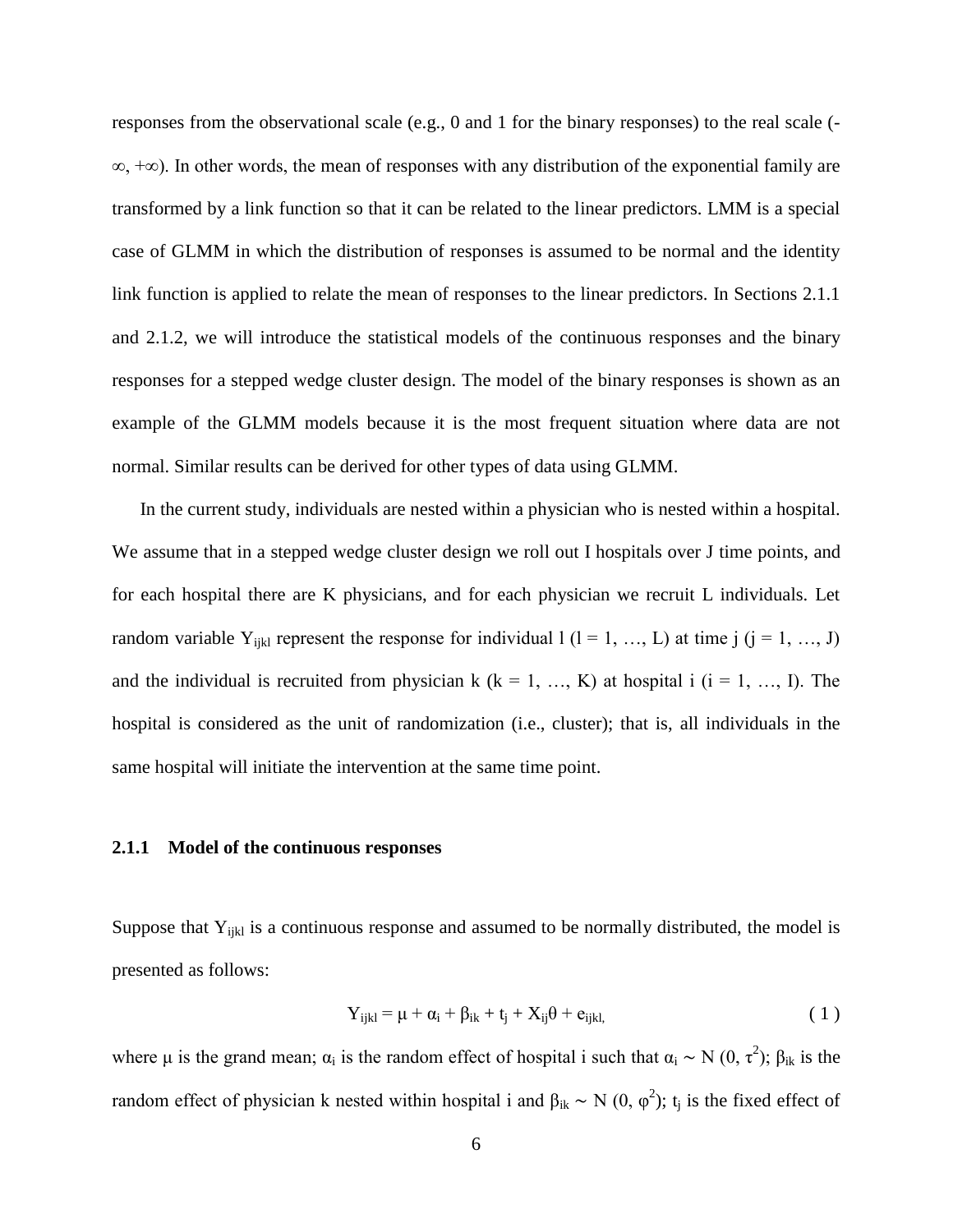time j;  $X_{ij}$  is the indicator of intervention for hospital i at time j ( $X_{ij} = 1$  for intervention;  $X_{ij} = 0$ for control);  $\theta$  is the fixed effect of intervention; and e<sub>ijkl</sub> is the residual error such that  $e_{ikl} = [e_{i1kl}]$ ,

$$
e_{i2kl}
$$
, ...,  $e_{iJkl}$   $^{T} \sim N_{J}$  (0,  $\Sigma$ ) and  $\Sigma = \sigma^{2} \begin{bmatrix} 1 & \cdots & \rho \\ \vdots & \ddots & \vdots \\ \rho & \cdots & 1 \end{bmatrix}_{J\times J}$ . We also assume that  $\alpha_{i}$  and  $\beta_{ik}$  are

independent of each other in addition to being independent of  $t_j$ ,  $X_{ij}$ , and  $e_{ijkl}$ . In this model,  $\alpha_i$ and  $\beta_{ik}$  provide the hospital- and physician- specific intercepts, which can be thought of as natural heterogeneity due to unmeasured factors between hospitals and between physicians, respectively. Besides,  $\alpha_i$  can be used to account for the dependence between physicians in each hospital, and  $\beta_{ik}$  can be used to account for the dependence between individuals for each physician. The dependence between repeated measures for each individual is explained by the residual error, e<sub>ijkl</sub>.

#### <span id="page-14-0"></span>**2.1.2 Model of the binary responses**

Suppose that  $Y_{ijkl}$  is a binary response (taking values of 0 or 1), the model is presented as follows:

<span id="page-14-1"></span>
$$
\log \left\{ \frac{\mathbf{Pr}(Y_{ijkl} = 1)}{\mathbf{Pr}(Y_{ijkl} = 0)} \right\} = \mu + \alpha_i + \beta_{ik} + \gamma_{ikl} + t_j + X_{ij}\theta. \tag{2}
$$

That is, the mean of the responses is related to the linear predictors through a logit link function. Most parameters are the same as we describe for model (1) except that  $\gamma_{ikl}$  is added and the residual error is removed.  $\gamma_{ikl}$  is the random effect of individual l that is nested within physician k and hospital i such that  $\gamma_{ikl} \sim N(0, \zeta^2)$ . Instead of using the residual error to control the dependence of repeated measures for each individual in model [\( 1](#page-13-1) ), an individual-specific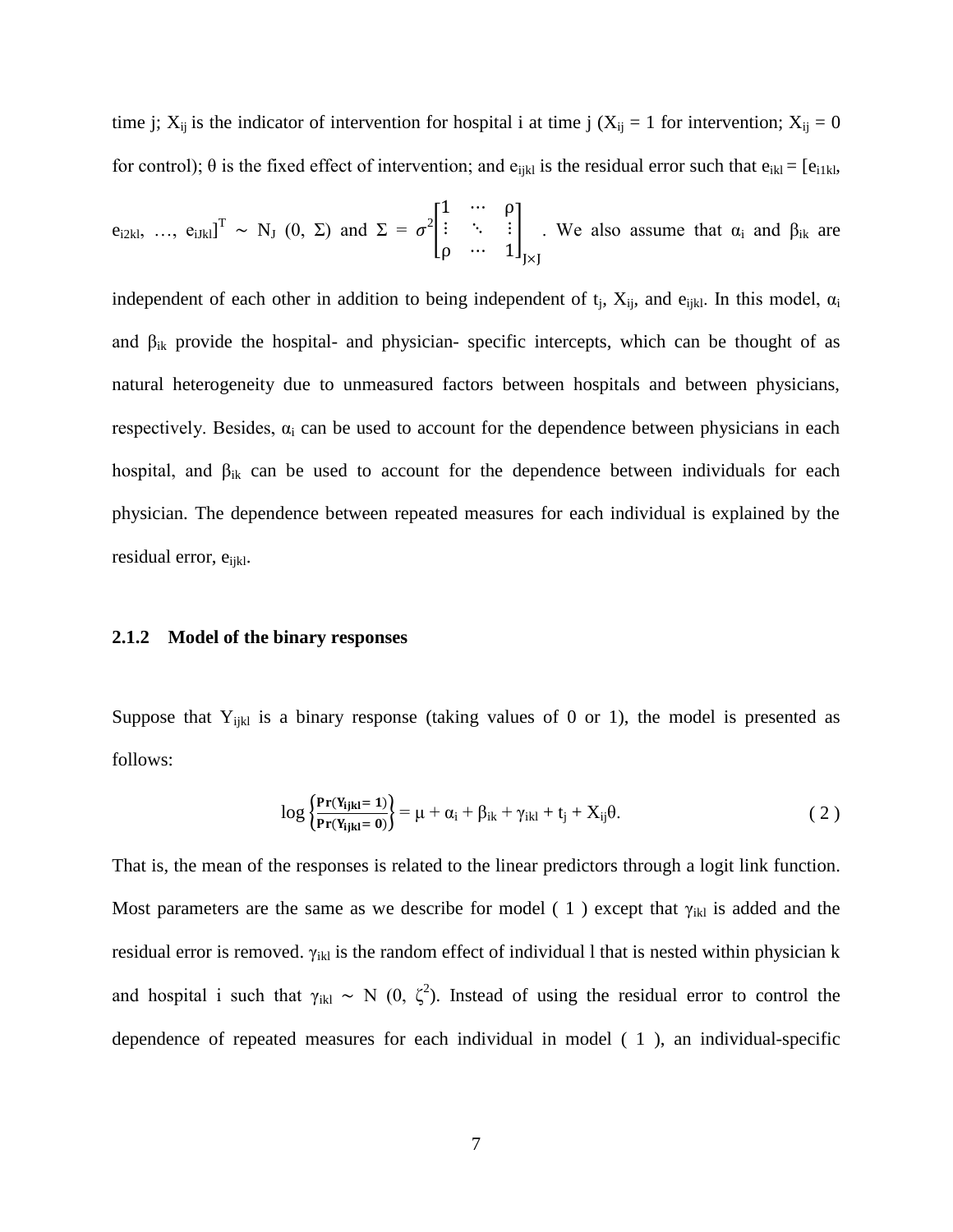<span id="page-15-0"></span>random intercept is included in model [\( 2](#page-14-1) ) to account for natural heterogeneity between individuals and handle the dependence of repeated measures within an individual.

#### **2.2 POWER CALCULATIONS**

The power of a statistical test is the probability that the test rejects the null hypothesis when the null hypothesis is false. That is,

Power = Prob (reject the null hypothesis  $\vert$  the null hypothesis is false).

Thus, we first specify a significance level (known as type I error,  $\alpha$ ), and then determine the rejection region for which the null probability in the rejection region achieves α. Based on this rejection region, the power can be obtained from the alternative probability in the rejection region. For the current study, the goal is to test the hypothesis H<sub>0</sub>:  $\theta = 0$  (no intervention effect) versus H<sub>a</sub>:  $\theta = \theta_A$  where  $\theta_A \neq 0$  for both model (1) and model (2) using the stepped wedge cluster design with I hospitals, J time points, K physicians under each hospital, and L individuals under each physician. After receiving  $\hat{\theta}$  from LMM and/or GLMM approaches, we use the distribution of the Wald statistic  $Z = \hat{\theta} / \sqrt{Var(\hat{\theta})}$  to obtain the empirical estimate of the power by computing the percentage of  $\hat{\theta}$  falling in the rejection region when the null hypothesis is false.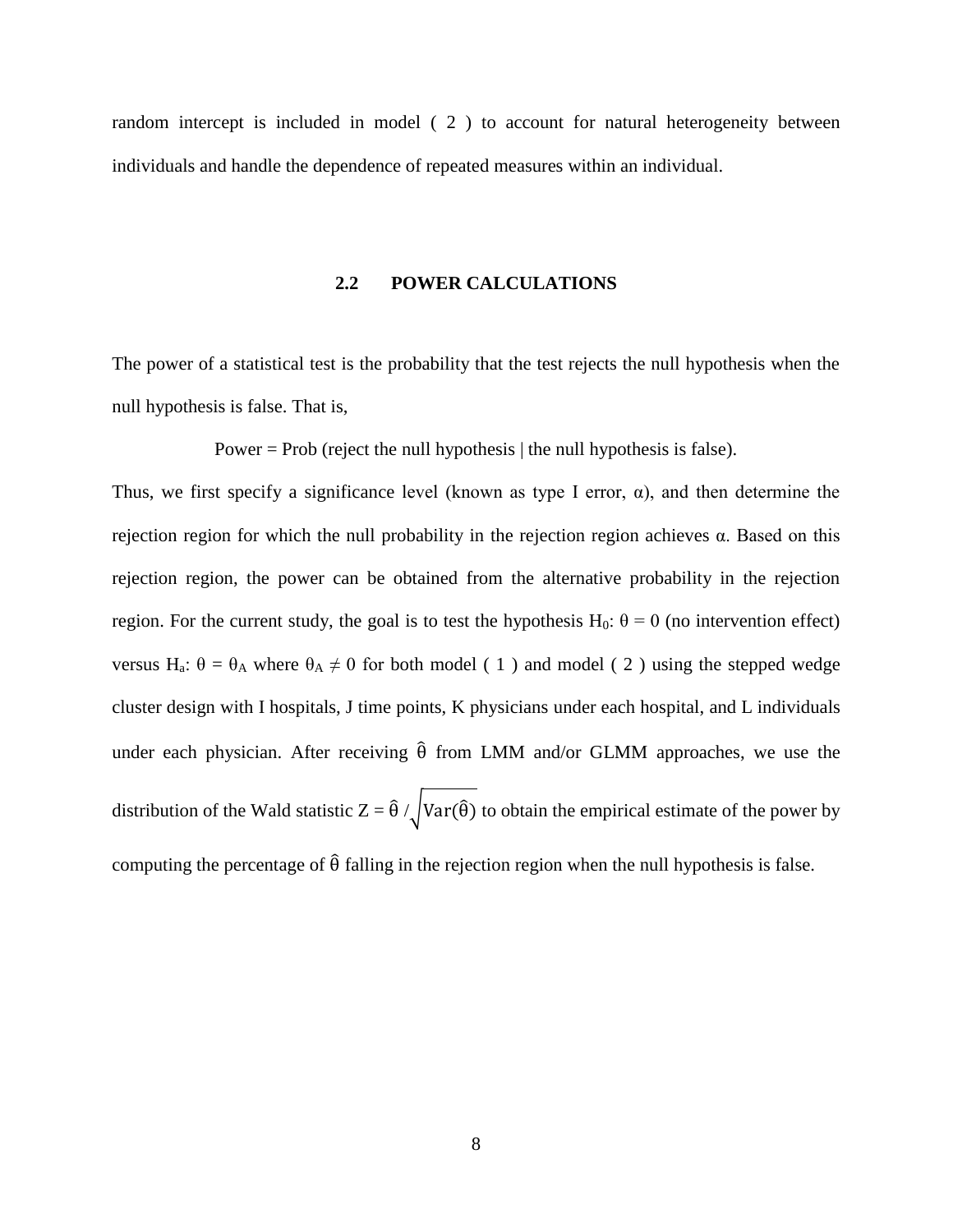#### **3.0 SIMULATION STUDIES**

<span id="page-16-0"></span>We carried out a set of simulation studies to assess the power of the hypothesis test H<sub>0</sub>:  $\theta = 0$ versus H<sub>a</sub>:  $\theta = \theta_A$  where  $\theta_A \neq 0$ . At each of repetitions, the simulated dataset consisted of 12 hospitals  $(I = 12)$ , 5 time points  $(J = 5)$ , 5 physicians under each hospital  $(K = 5)$ , and 50 individuals under each physician (L=50). Because the hospital was the unit of randomization, all hospitals started with the control at the first time point  $(j = 1)$  and then every 3 hospitals switched to the intervention at each randomization step. Then, the simulated datasets were modeled using LMM with function lme() and/or GLMM with function glmmPQL() in R version 2.14.1. In addition, the performance of the simulation studies was evaluated using three measures: 95% coverage rate of the true θ, empirical standard error of  $\hat{\theta}$  (i.e.,  $SE(\hat{\theta})$ ), and the mean of standard error of  $\hat{\theta}$  (i.e.,  $\widehat{SE}(\hat{\theta})$ ). For the current simulation studies, we set the parameters based on the stepped wedge cluster design from Hussey et al. [16], and extended the design to the one with three levels. Other specifications can also be applied as we will describe in Section 4.

#### <span id="page-16-1"></span>**3.1 SIMULATION RESULTS OF THE CONTINUOUS RESPONSES**

The continuous longitudinal profile was generated based on model [\( 1](#page-13-1) ) with between-hospital variance  $\tau^2 = 0.01$  and between-physician variance  $\varphi^2 = 0.5$ . The residual error was specified as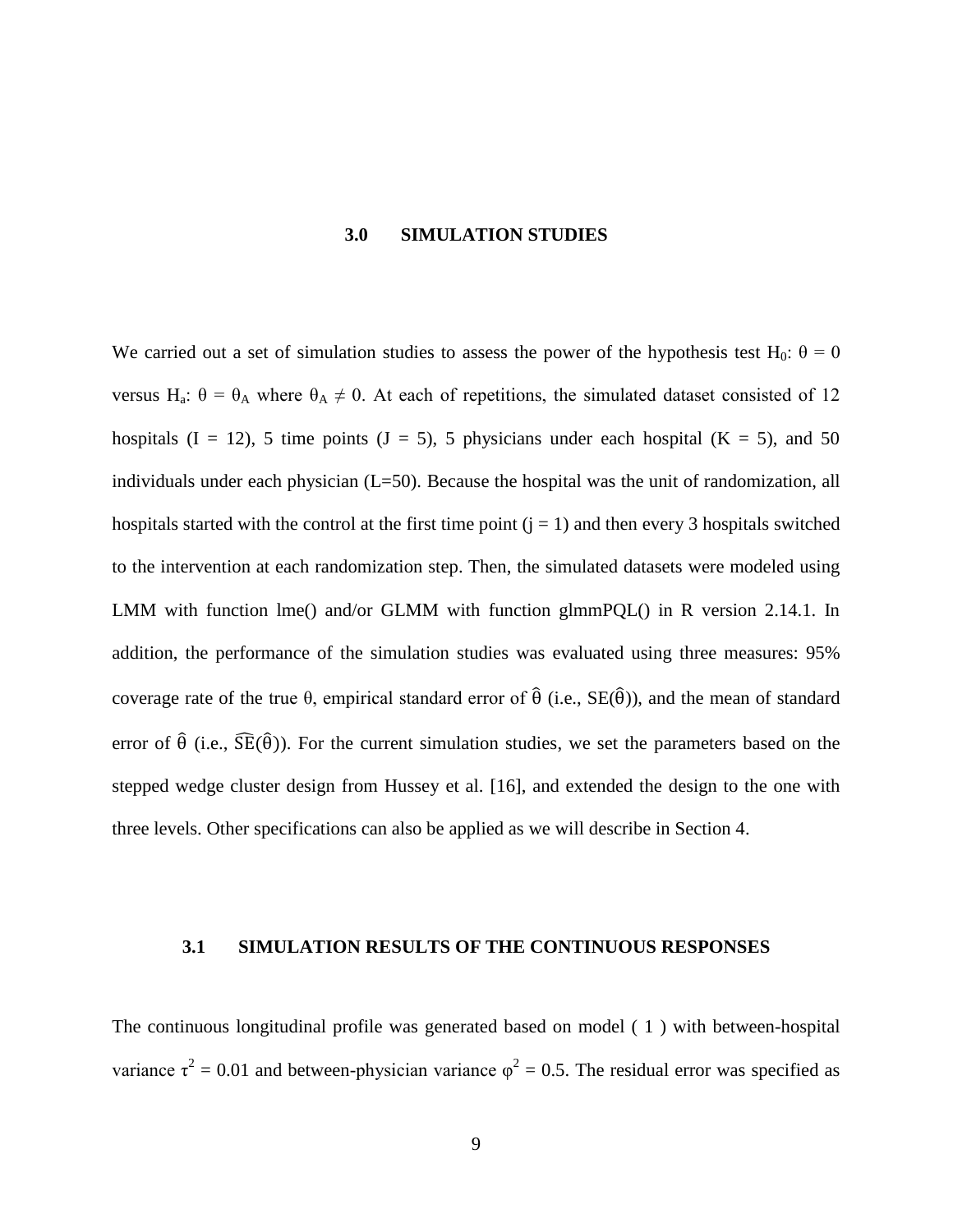compound symmetry with variance  $\sigma^2 = 1$  and correlation  $ρ = 0.2 - 0.9$ . The grand mean μ was fixed as 0.5 and the intervention effect  $\theta$  was -0.03, -0.05, and -0.07. We assumed no time effect,  $t_i = 0$ . The level of significance was specified as  $\alpha = 0.05$ . Then, the dataset was modeled using both LMM and GLMM with the identity link function. Each scenario was simulated with 1,000 repetitions.

[Table 1](#page-26-1) and [Figure 2](#page-33-1) summarize the results of the simulation studies for the continuous responses. The results from LMM and GLMM with the identity link function are similar to each other. When the intervention effect is -0.03 and the correlation is 0.9, the power is 0.894; when the intervention effect is -0.05 and the correlation is 0.7, the power is 0.872-0.873; when the intervention effect is -0.07 and the correlation is 0.3-0.4, the power is 0.811-0.868. That is, to achieve power 0.8-0.9, observations with the intervention, compared to those without the intervention, have lower responses by 0.03 when the correlation is 0.9; by 0.05 when the correlation is 0.7; by 0.07 when the correlation is 0.3-0.4. This shows that when the intervention effect is fixed, the power increases as the correlation increases. This increase of power with the correlation is steeper in the low intervention effect (e.g.,  $\theta = -0.03$ ) as compared to the high intervention effect (e.g.,  $\theta = -0.07$ ). When the correlation is fixed, the power increases as the intervention effect (absolute value of  $\theta$ ) increases. In all scenarios, the coverage rates approximate the nominal 95%, and  $SE(\hat{\theta})$  and  $\widehat{SE}(\hat{\theta})$  are close to each other. This evidence validates the simulation results of the continuous responses.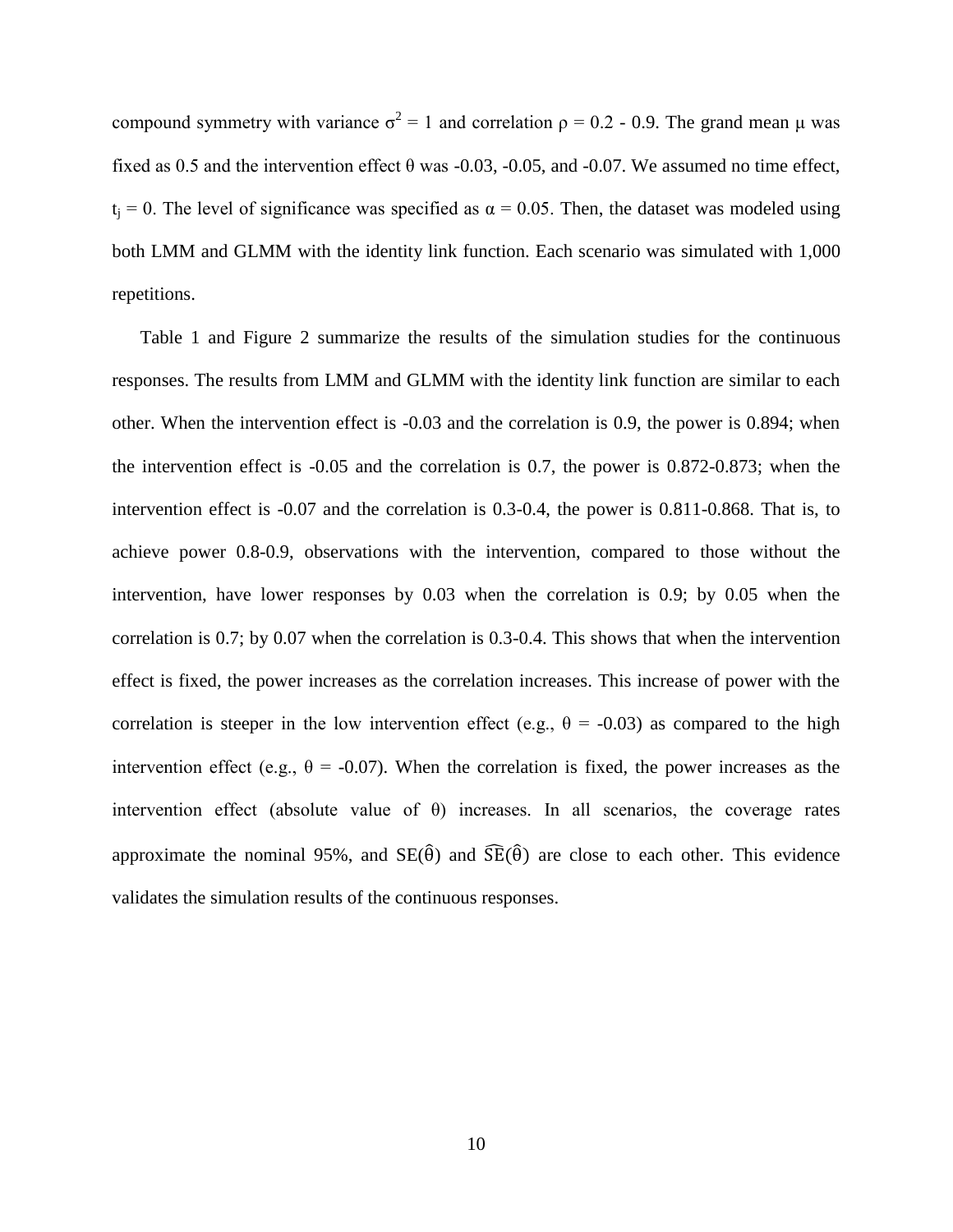#### **3.2 SIMULATION RESULTS OF THE BINARY RESPONSES**

<span id="page-18-0"></span>The binary longitudinal profile was generated based on model [\( 2](#page-14-1) ) with between-hospital variance  $\tau^2 = 0.01$ , between-physician variance  $\varphi^2 = 0.05$ , and between-individual variance  $\zeta^2 =$ 0.1. Under the logit link function, the grand mean  $\mu$  was fixed as 0.5 and the intervention effect  $\theta$ was varied between -0.10 and -0.20. We assumed no time effect,  $t_i = 0$ . The level of significance was specified as  $\alpha = 0.05$ . Then, the dataset was modeled using GLMM with the logit link function. Each scenario was simulated with 2,000 repetitions.

[Table 2](#page-27-0) and [Figure 3](#page-34-1) summarize the results of the simulation studies for the binary responses. The results show that the power is 0.864 when the intervention effect is -0.18 under the logit link function (corresponding to the odds ratio =  $\exp(-0.18) = 0.84$ ). That is, when the power is 0.864, the odds of the responses decrease 16% for those with the intervention compared to those without the intervention. As we expected, the power increases as the intervention effect (absolute value of  $\theta$ ) increases. In all scenarios, the coverage rates are close to the nominal 95%, and  $SE(\hat{\theta})$ and  $\widehat{SE}(\widehat{\theta})$  are similar to each other. Thus, we can conclude that the simulation results of the binary responses are appropriate.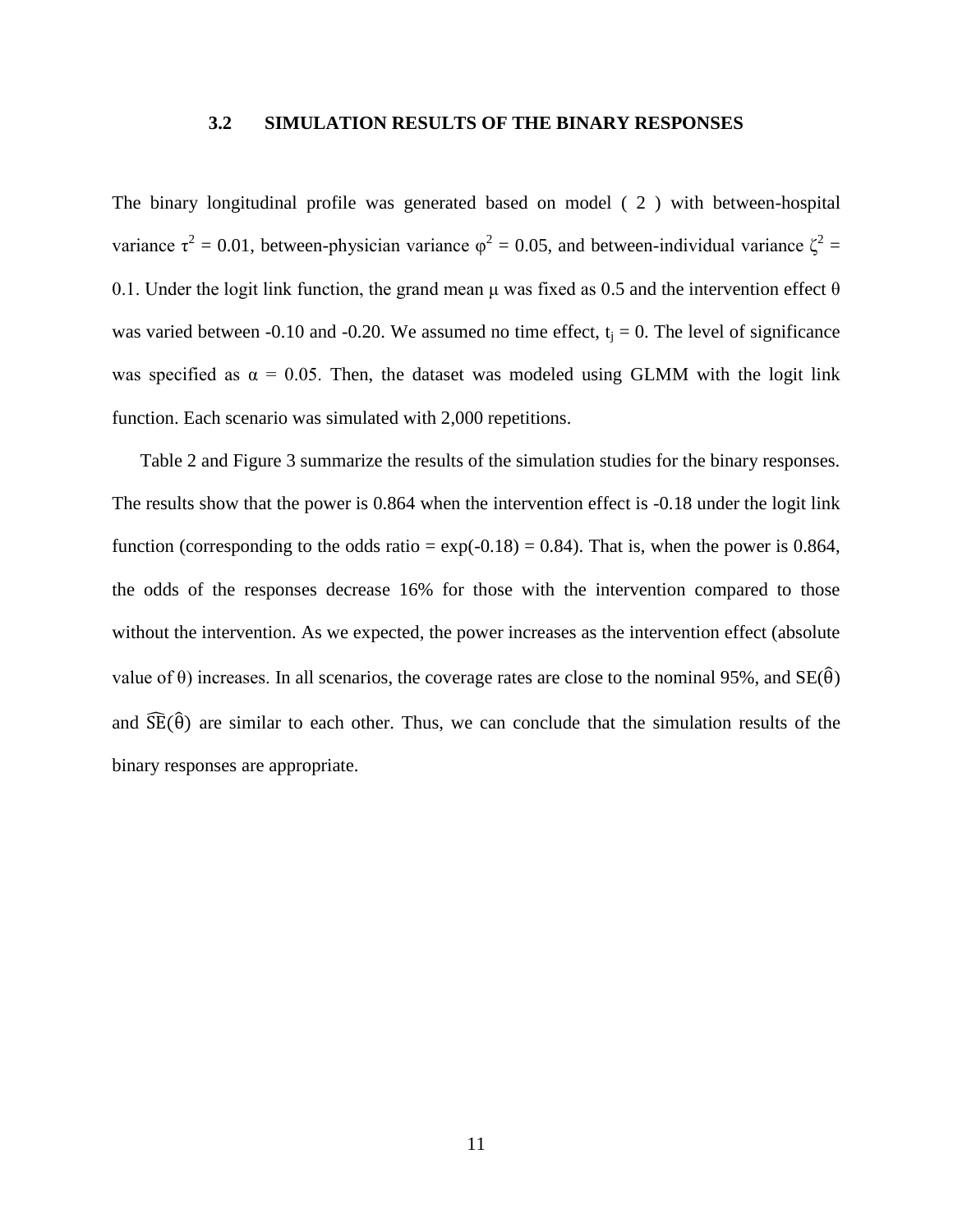#### **4.0 APPLICATIONS**

<span id="page-19-0"></span>Hospice care is underused in end-stage renal disease (ESRD) patients on dialysis. Among annual 65,000 deaths of ESRD patients on dialysis in the United States, only 20% of them receive hospice care in the last month of life, which is remarkably lower than patients with cancer (55%) and patients with congestive heart failure (39%) [19]. Because of the underuse of hospice care in ESRD patients on dialysis, three-quarters of them die with distressing symptoms and half of them are admitted to an intensive care unit at the end of life [20, 21]. This situation is due to the current Medicare payment policy which structurally separates ESRD benefits (i.e., dialysis) from hospice benefits. More specifically, patients who have a terminal diagnosis as ESRD are required to withdraw from dialysis in order to receive hospice care. Since withdrawal from dialysis for ESRD patients leads to death in 4 days for 50% of patients [22], most ESRD patients decide to continue dialysis, rather than receive hospice care but withdraw from dialysis.

To address this situation, the Center for Research on Health Care at the University of Pittsburgh School of Medicine proposed concurrent supportive care for ESRD patients on dialysis. In collaboration with dialysis and hospice providers, ESRD patients will concurrently receive dialysis and hospice care, and a payment model will be developed to cover the expenses by employing a capped bundled payment with shared provider risks and saving to control costs. The goal of concurrent supportive care was to increase advance care planning, enhance hospice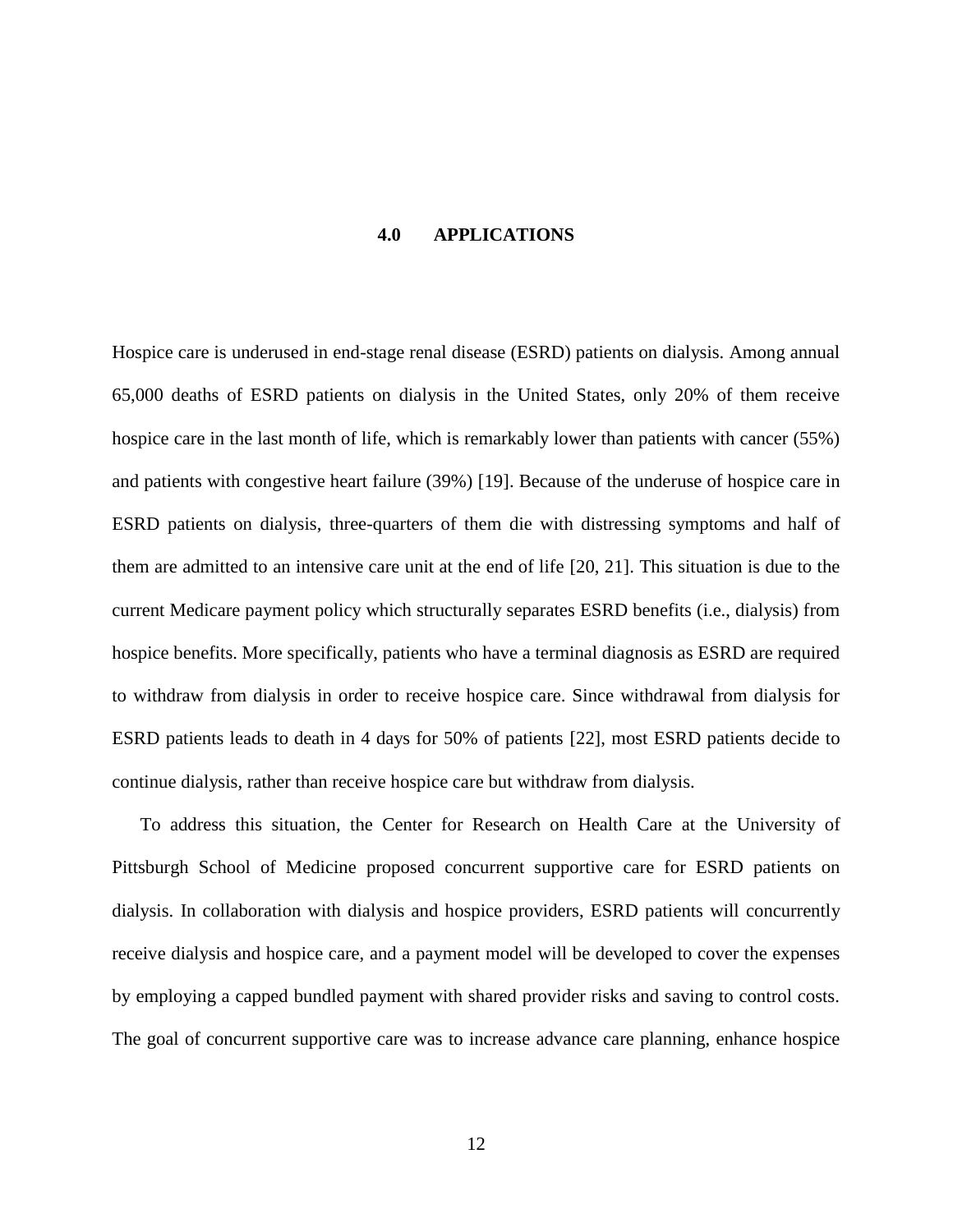use, improve qualify of dying, and reduce total Medicare costs mainly through decreasing acute care utilization.

A stepped wedge cluster design was planned for evaluating the effect of concurrent supportive care in ESRD patients on dialysis. Corresponding to Section 2, hospital-physicianindividual relation was equivalent to market-dialysis center-patient relation in this application. That is, the patients were nested within a dialysis center which was nested within a market. For a stepped wedge cluster design, we planned to have about 250 patients in 12 markets  $(I = 12)$ nationwide over 7 time points  $(J = 7)$ , and every 2 markets will initiate to receive concurrent supportive care at each randomization step. In each market, there will be 6 dialysis centers ( $K =$ 6). Two designs were considered and compared; one with total patients fewer than 250 and one with total patients more than 250. In comparison, Design 1 included 12 markets  $(I = 12)$ , 6 dialysis centers within each market ( $K = 6$ ), and 3 patients within each dialysis center ( $L = 3$ ) (i.e., 216 patients in total), whereas Design 2 included 12 markets  $(I = 12)$ , 6 dialysis centers within each market ( $K = 6$ ), and 4 patients within each dialysis center ( $L = 4$ ) (i.e., 288 patients in total). The major difference between the two designs was the number of patients within each dialysis center.

Similar to Section 3, a set of simulation studies was conducted to assess the power of the hypothesis test for the effect of concurrent supportive care, H<sub>0</sub>:  $\theta = 0$  versus H<sub>a</sub>:  $\theta = \theta_A$  where  $\theta_A$  $\neq$  0. In fact, the main purpose was to determine the minimum detectable difference for the effect of concurrent supportive care in order to reach at least 80% power. We implemented LMM with function lme() and/or GLMM with function glmmPQL() in R. Besides, 95% coverage rate of the true θ, empirical standard error of  $\hat{\theta}$  (i.e., SE( $\hat{\theta}$ )), and the mean of standard error of  $\hat{\theta}$  (i.e.,  $\hat{\text{SE}}(\hat{\theta})$ ) were used to evaluate the results of the simulation studies.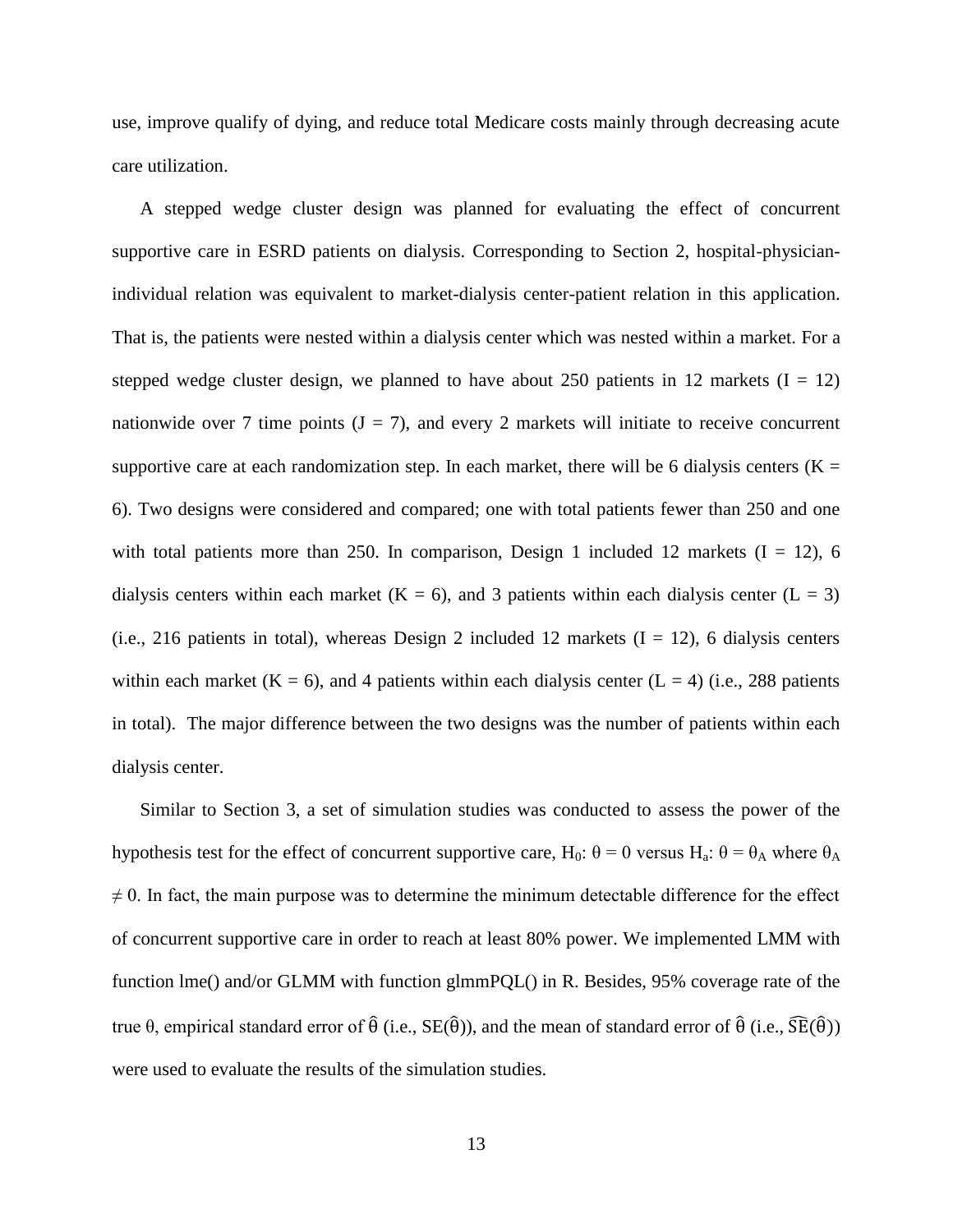#### <span id="page-21-0"></span>**4.1 APPLICATION RESULTS OF THE CONTINUOUS RESPONSES**

The continuous responses in this application were 1) Medicare costs, and 2) Consumer Assessment and Reports of End-of-life Care (CARE) score, which is a measurement of quality of dying. For ease of interpretation, all the parameters were standardized as mean  $= 0$  and variance  $= 1$ , and thus the effect of concurrent supportive care  $\theta$  can be expressed as the averaged change in the continuous responses of one standard deviation above and below the mean, comparing those with and without concurrent supportive care. Accordingly, based on model [\( 1](#page-13-1) ) betweenmarket variance  $\tau^2$  and between-dialysis center variance  $\varphi^2$  were standardized as 1. The residual error was assumed to be compound symmetry with standardized variance  $\sigma^2 = 1$  and correlation  $p = 0.1, 0.3, 0.5$  based on preliminary results. The grand mean  $\mu$  was standardized as 0. We assumed no time effect,  $t_i = 0$ . Varied effects of concurrent supportive care θ were used to find the situation with power  $\geq 80\%$ . The level of significance was specified as  $\alpha = 0.05$ . Analyses were conducted using both LMM and GLMM with the identity link function. Each scenario was simulated with 1,000 repetitions.

[Table 3](#page-28-0) and [Table 4](#page-29-0) present the simulation results of the continuous responses for Design 1 and Design 2, respectively. In both designs, the results from LMM and GLMM with the identity link function are similar to each other. In Design 1, to achieve power  $\geq 80\%$ , the minimum detectable difference of one standard deviation above and below the mean is 0.26 (absolute value of  $\theta$ ) when the correlation is 0.1; 0.22, when the correlation is 0.3; 0.20, when the correlation is 0.5. In Design 2, the minimum detectable difference of one standard deviation above and below the mean with power  $\geq 80\%$  is 0.22, when the correlation is 0.1; 0.20, when the correlation is 0.3; 0.16, when the correlation is 0.5. Comparing the results from Design 1 (smaller overall sample size) with those from Design 2 (larger overall sample size), we can expect that the greater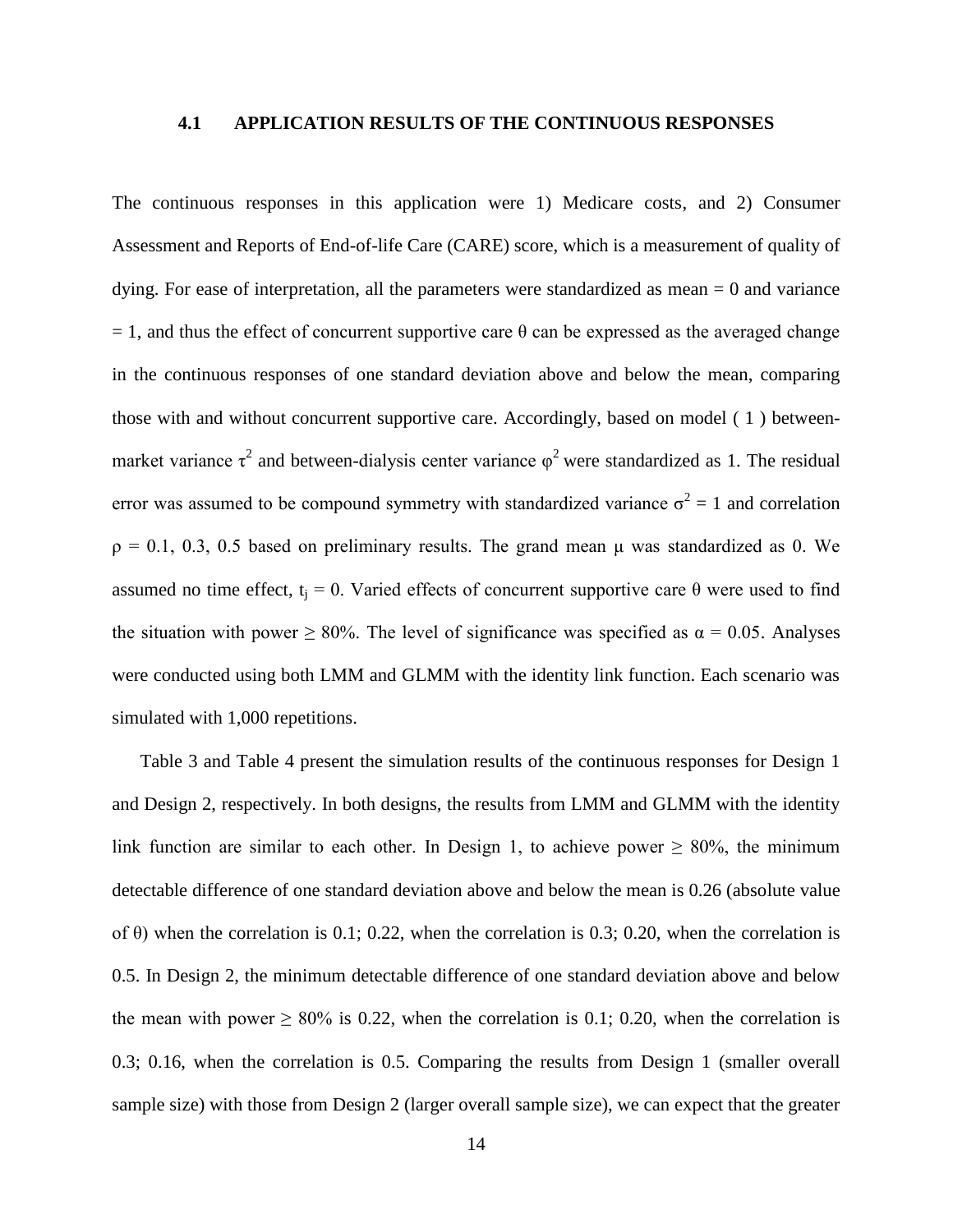the overall sample size, the smaller the minimum detectable difference. In addition, the coverage rates approximate the nominal 95%, and  $SE(\hat{\theta})$  and  $\widehat{SE}(\hat{\theta})$  are close to each other in all scenarios. Thus, the simulation results of the continuous responses are validated.

#### <span id="page-22-0"></span>**4.2 APPLICATION RESULTS OF THE BINARY RESPONSES**

The binary responses in this application were 1) advance care plan  $(Y/N)$ , and 2) hospice enrollment  $(Y/N)$ . Similar to the continuous responses, the setting of the parameters was standardized as mean = 0 and variance = 1. Based on model (2), between-market variance  $\tau^2$ , between-dialysis center variance  $\varphi^2$ , and between-patient variance  $\zeta^2$  were standardized as 1. Under the logit link function, the grand mean μ was standardized as 0. We assumed no time effect,  $t_i = 0$ . We studied several effects of concurrent supportive care  $\theta$  in order to find the situations in which power  $\geq 80\%$ . The level of significance was specified as  $\alpha = 0.05$ . Analysis was conducted using GLMM with the logit link function. Each scenario was simulated with 2,000 repetitions.

[Table 5](#page-30-0) and [Table 6](#page-31-0) show the simulation results of the binary responses for Design 1 and Design 2, respectively. In Design 1, to achieve power  $\geq 80\%$ , the minimum detectable difference for the effect of concurrent supportive care is 0.60 (absolute value of θ) under the logit link function, which can be expressed as an odds ratio of  $exp(\theta) = exp(-0.60) = 0.55$ . In Design 2, the minimum detectable difference for the effect of concurrent supportive care with power  $\geq 80\%$  is 0.52 under the logit link function, corresponding to an odds ratio of  $exp(\theta) = exp(-0.52) = 0.59$ . Like the continuous responses, as the overall sample size increases from Design 1 to Design 2, we can detect a smaller difference between those with and without concurrent supportive care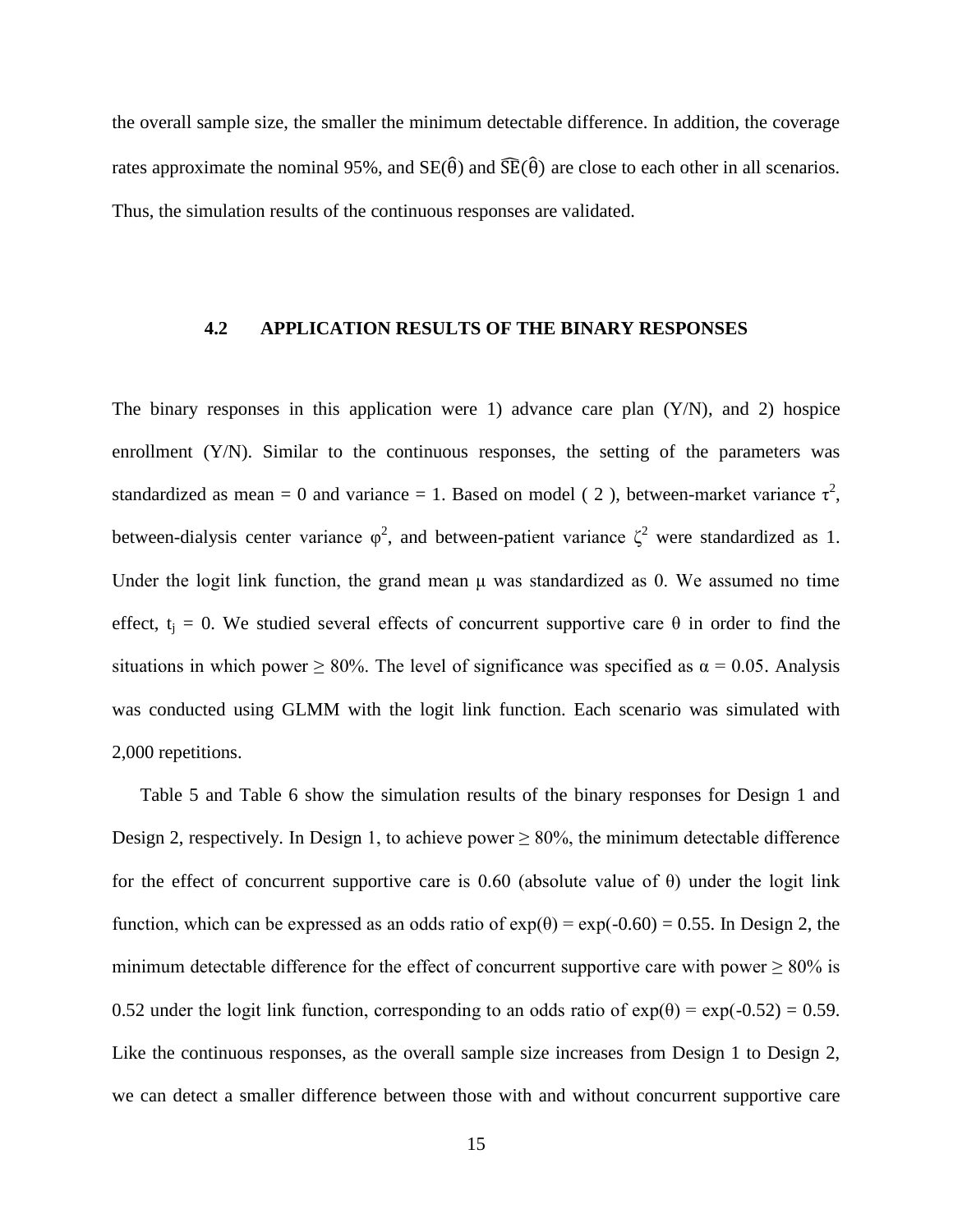when power  $\geq 80\%$ . The coverage rates are around 0.92, which is slightly smaller than 0.95. To further improve the coverage rates, a possible solution is to use a better estimator for  $SE(\hat{\theta})$ .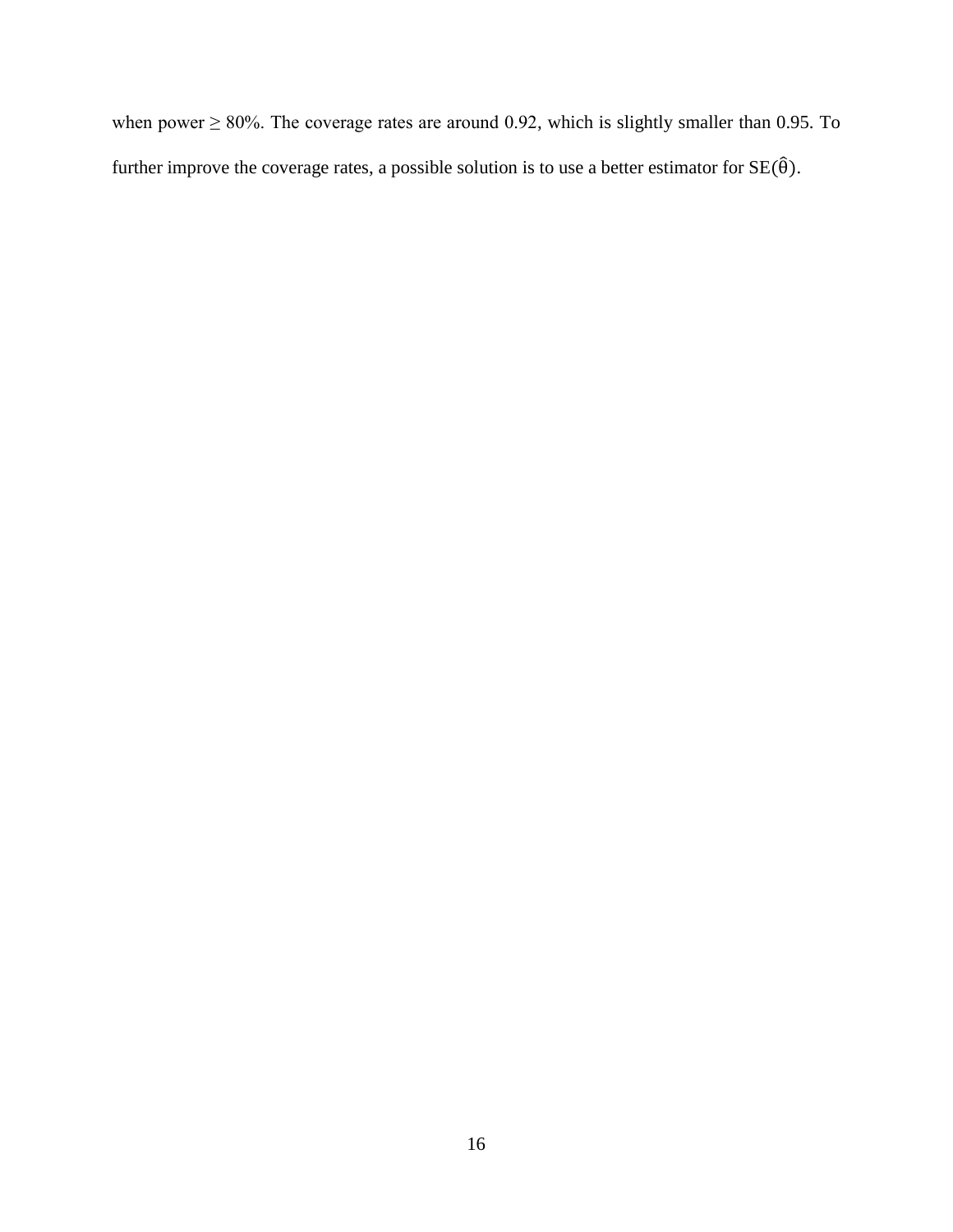#### **5.0 DISCUSSION**

<span id="page-24-0"></span>For a stepped wedge cluster RCT with three levels (e.g., an individual is nested within a physician who is nested within a hospital), we proposed statistical models for the continuous responses and the binary responses, and computed the power for testing the intervention effect using simulation studies. For a continuous outcome response, parameters required to calculate the power included the sample size of each level, the number of time points (or randomization steps), between-hospital variance, between-physician variance, residual variance (such as correlation structure, variance, and correlation), grand mean of the responses, intervention effect, and time effect. For a binary outcome response, parameters required to calculate the power included the sample size of each level, the number of time points (or randomization steps), between-hospital variance, between-physician variance, between-individual variance, percent responses for the population, intervention effect, and time effect. We also found that the power increased as the intervention effect increased for both the continuous and binary responses, controlling for other parameters. Besides, as the overall sample size increased, a smaller minimum detectable difference with a sufficient power can be achieved. For the continuous responses only, the power increased as the within-individual correlation increased, controlling for other parameters. This increase of power with the correlation was prominent in the low intervention effect as compared to the high intervention effect.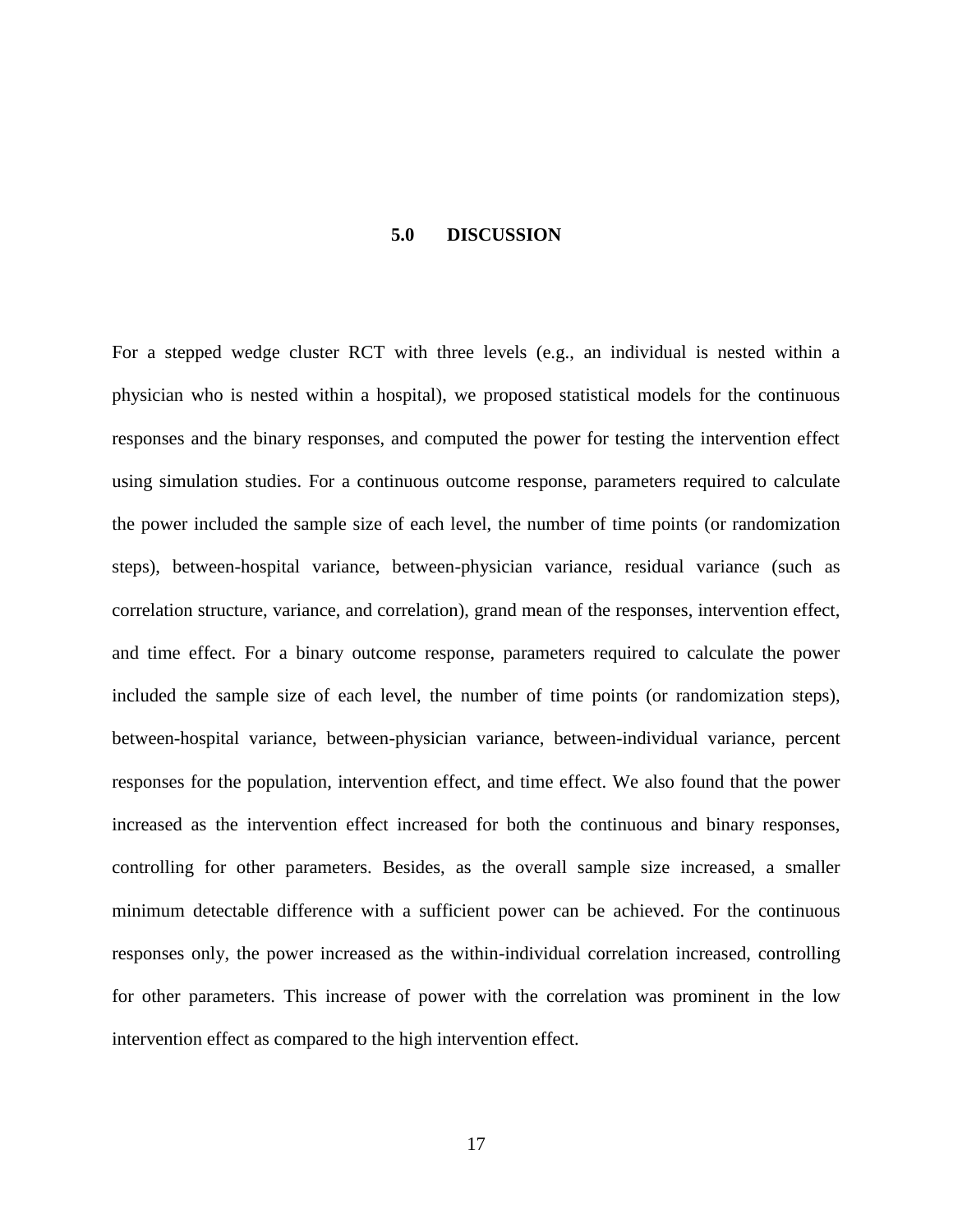We assumed an equal sample size for each level in the present study; that is, there were an equal number of individuals within every physician and an equal number of physicians within every hospital. In addition, we also assumed that an equal number of hospitals started to receive the intervention at every randomization step. Although this setting with equal sample size for each level would enhance the statistical power [16], this may bring about some restrictions on the study design of a stepped wedge cluster RCT. For example, each physician was required to recruit 50 individuals in Section 3, and thus a physician who recruited only 40 individuals was not eligible to participate in the study. Therefore, relaxing the assumption of equal sample size for each level would introduce flexibility in the study design, and power calculations for the situation with varied sample sizes for each level are necessary in future research.

Stepped wedge cluster RCTs are increasingly used in a variety of areas, such as cardiovascular diseases [23, 24], nutrition [12, 25], respiratory diseases [14], maternal and child health [26, 27], and cancers [13, 28]. Sample size and power calculations are critical in designing a trial. However, the available research regarding sample size and power for stepped wedge cluster RCTs [16] did not include three levels like a general clinical research (i.e., hospital, physician, and individual levels), and did not discuss power calculations and simulations for the continuous responses. Therefore, our study is unique and provides essential information to determine optimal sample size and assure adequate power for a stepped wedge cluster RCT.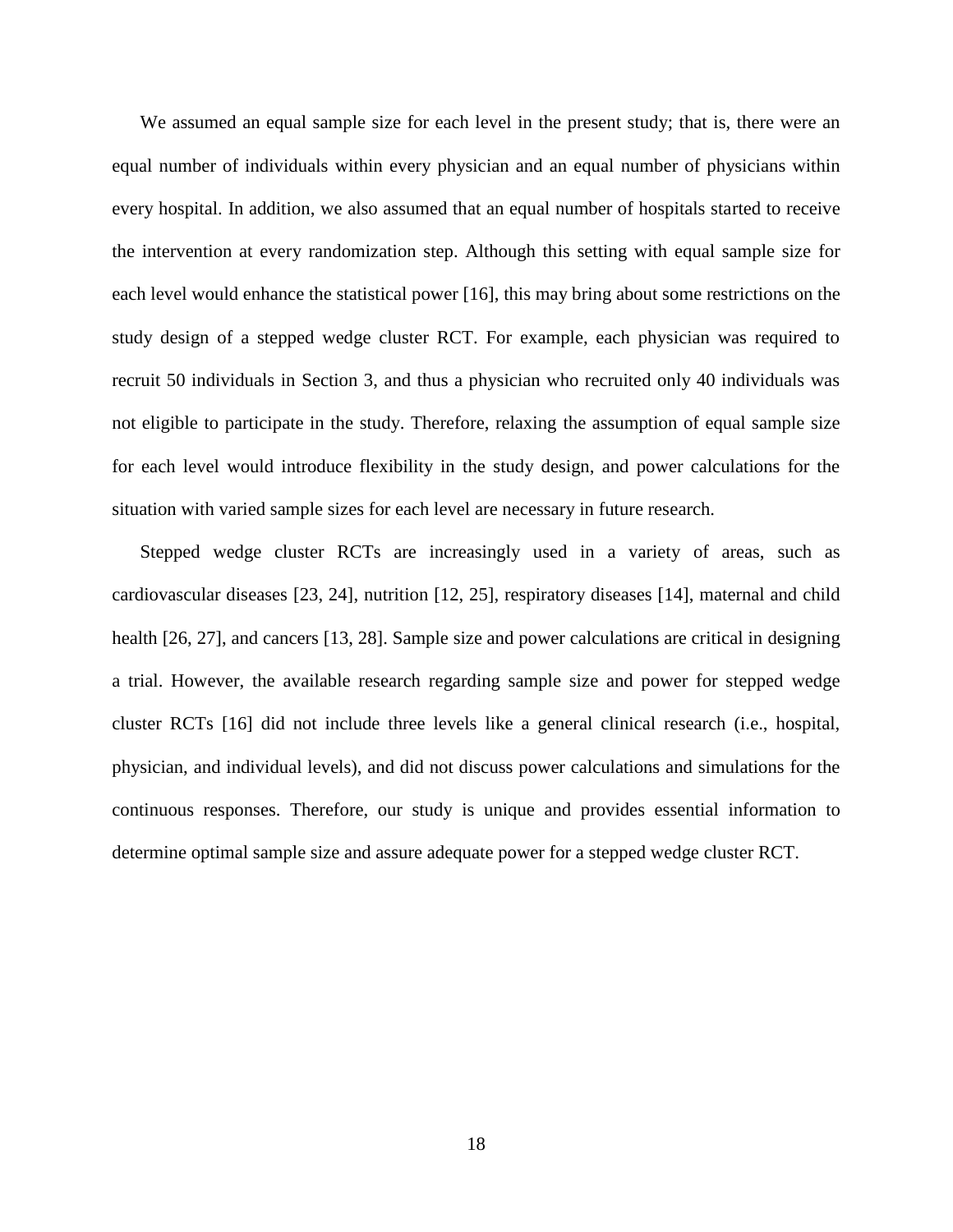#### **APPENDIX: TABLES AND FIGURES**

<span id="page-26-1"></span><span id="page-26-0"></span>**Table 1.** Simulation results for the continuous responses to assess the power of the hypothesis test

H<sub>0</sub>: θ = 0 vs. H<sub>a</sub>: θ = θ<sub>A</sub> where θ<sub>A</sub>  $\neq$  0<sup>\*</sup>

|         |        |       |                    | <b>Using LMM</b>                 |          |       |                    | Using GLMM with the identity link function |          |
|---------|--------|-------|--------------------|----------------------------------|----------|-------|--------------------|--------------------------------------------|----------|
|         |        |       |                    |                                  | 95%      |       |                    |                                            | 95%      |
| θ       | $\rho$ | Power | $SE(\hat{\theta})$ | $\widehat{SE}(\widehat{\theta})$ | coverage | Power | $SE(\hat{\theta})$ | $\widehat{SE}(\widehat{\theta})$           | coverage |
|         |        |       |                    |                                  | rate     |       |                    |                                            | rate     |
| $-0.03$ | 0.2    | 0.198 | 0.0266624          | 0.0266110                        | 0.949    | 0.198 | 0.0266643          | 0.0266031                                  | 0.948    |
|         | 0.3    | 0.216 | 0.0249608          | 0.0248981                        | 0.949    | 0.216 | 0.0249624          | 0.0248910                                  | 0.949    |
|         | 0.4    | 0.247 | 0.0231128          | 0.0230563                        | 0.950    | 0.245 | 0.0231141          | 0.0230500                                  | 0.949    |
|         | 0.5    | 0.287 | 0.0210593          | 0.0210527                        | 0.951    | 0.288 | 0.0210603          | 0.0210471                                  | 0.951    |
|         | 0.6    | 0.349 | 0.0188270          | 0.0188344                        | 0.951    | 0.349 | 0.0188278          | 0.0188296                                  | 0.951    |
|         | 0.7    | 0.454 | 0.0163377          | 0.0163147                        | 0.951    | 0.454 | 0.0163382          | 0.0163108                                  | 0.950    |
|         | 0.8    | 0.614 | 0.0133531          | 0.0133243                        | 0.949    | 0.614 | 0.0133534          | 0.0133212                                  | 0.949    |
|         | 0.9    | 0.894 | 0.0094431          | 0.0094239                        | 0.949    | 0.894 | 0.0094432          | 0.0094218                                  | 0.949    |
| $-0.05$ | 0.2    | 0.470 | 0.0266999          | 0.0266112                        | 0.949    | 0.470 | 0.0267017          | 0.0266033                                  | 0.948    |
|         | 0.3    | 0.512 | 0.0249608          | 0.0248981                        | 0.949    | 0.513 | 0.0249624          | 0.0248910                                  | 0.949    |
|         | 0.4    | 0.570 | 0.0231080          | 0.0230564                        | 0.950    | 0.570 | 0.0231093          | 0.0230501                                  | 0.949    |
|         | 0.5    | 0.663 | 0.0210535          | 0.0210520                        | 0.950    | 0.662 | 0.0210545          | 0.0210465                                  | 0.950    |
|         | 0.6    | 0.775 | 0.0188346          | 0.0188340                        | 0.951    | 0.777 | 0.0188353          | 0.0188293                                  | 0.951    |
|         | 0.7    | 0.873 | 0.0163351          | 0.0163147                        | 0.951    | 0.872 | 0.0163356          | 0.0163108                                  | 0.950    |
|         | 0.8    | 0.960 | 0.0133681          | 0.0133245                        | 0.949    | 0.960 | 0.0133685          | 0.0133215                                  | 0.949    |
|         | 0.9    | 0.999 | 0.0094232          | 0.0094238                        | 0.949    | 0.999 | 0.0094233          | 0.0094218                                  | 0.949    |
| $-0.07$ | 0.2    | 0.771 | 0.0266624          | 0.0266110                        | 0.949    | 0.771 | 0.0266643          | 0.0266031                                  | 0.948    |
|         | 0.3    | 0.811 | 0.0249603          | 0.0248981                        | 0.949    | 0.812 | 0.0249619          | 0.0248910                                  | 0.949    |
|         | 0.4    | 0.868 | 0.0231204          | 0.0230563                        | 0.950    | 0.868 | 0.0231216          | 0.0230500                                  | 0.949    |
|         | 0.5    | 0.916 | 0.0210613          | 0.0210524                        | 0.951    | 0.916 | 0.0210623          | 0.0210468                                  | 0.951    |
|         | 0.6    | 0.960 | 0.0188523          | 0.0188346                        | 0.951    | 0.960 | 0.0188531          | 0.0188298                                  | 0.951    |
|         | 0.7    | 0.991 | 0.0163221          | 0.0163149                        | 0.951    | 0.991 | 0.0163226          | 0.0163110                                  | 0.950    |
|         | 0.8    | 0.999 | 0.0133463          | 0.0133243                        | 0.949    | 0.999 | 0.0133466          | 0.0133212                                  | 0.949    |
|         | 0.9    | 1.000 | 0.0094345          | 0.0094238                        | 0.949    | 1.000 | 0.0094346          | 0.0094217                                  | 0.949    |

\*We assumed a stepped wedge cluster design with 12 hospitals, 5 time points, 5 physicians under each hospital, and 50 individuals under each physician. Based on model (1), the parameters were fixed as  $\tau^2 = 0.01$ ,  $\varphi^2 = 0.5$ ,  $\mu = 0.5$ , and t<sub>i</sub> = 0 (no time effect). The residual error was specified as compound symmetry with  $\sigma^2 = 1$  and varied  $\rho$ . Type I error was set as 0.05. Each scenario was simulated with 1,000 repetitions.

Abbreviations: LMM, linear mixed models; GLMM, generalized linear mixed models;  $\tau^2$ , between-hospital variance;  $φ<sup>2</sup>$ , between-physician variance;  $σ<sup>2</sup>$ , residual variance;  $ρ$ , correlation;  $μ$ , grand mean;  $θ$ , intervention effect;  $t<sub>j</sub>$ , time effect.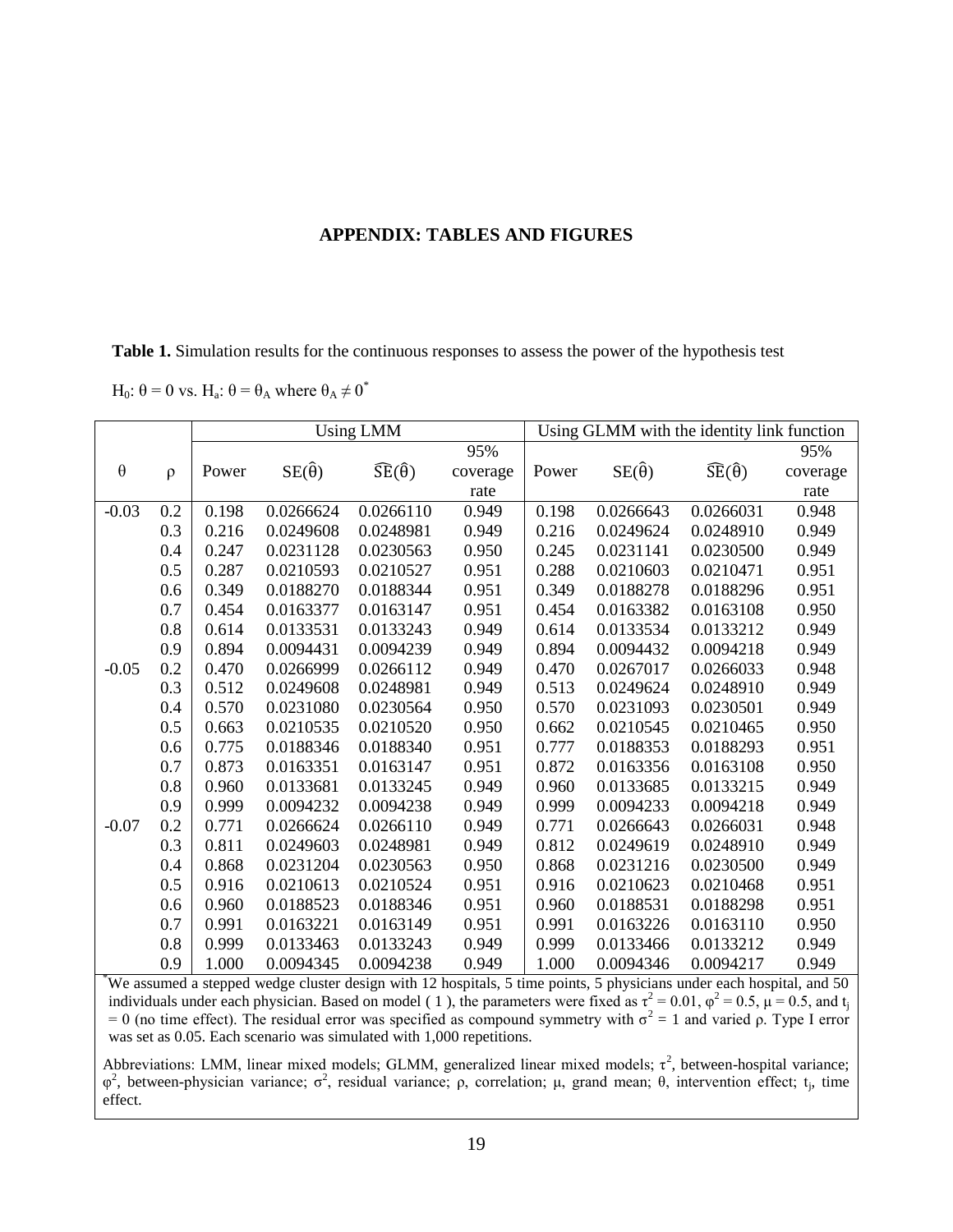<span id="page-27-0"></span>**Table 2.** Simulation results for the binary responses to assess the power of the hypothesis test H<sub>0</sub>:  $\theta = 0$ vs. H<sub>a</sub>:  $θ = θ_A$  where  $θ_A ≠ 0^*$ 

|         |                         | Using GLMM with the logit link function |                    |                              |          |  |  |  |
|---------|-------------------------|-----------------------------------------|--------------------|------------------------------|----------|--|--|--|
|         |                         |                                         |                    |                              | 95%      |  |  |  |
| θ       | Odds ratio <sup>†</sup> | Power                                   | $SE(\hat{\theta})$ | $\widehat{SE}(\hat{\theta})$ | coverage |  |  |  |
|         |                         |                                         |                    |                              | rate     |  |  |  |
| $-0.10$ | 0.90                    | 0.396                                   | 0.0581411          | 0.0573366                    | 0.948    |  |  |  |
| $-0.12$ | 0.89                    | 0.525                                   | 0.0576691          | 0.0572949                    | 0.954    |  |  |  |
| $-0.14$ | 0.87                    | 0.658                                   | 0.0580020          | 0.0572549                    | 0.946    |  |  |  |
| $-0.16$ | 0.85                    | 0.770                                   | 0.0578155          | 0.0572142                    | 0.950    |  |  |  |
| $-0.18$ | 0.84                    | 0.864                                   | 0.0578998          | 0.0571781                    | 0.945    |  |  |  |
| $-0.20$ | 0.82                    | 0.926                                   | 0.0578106          | 0.0571418                    | 0.945    |  |  |  |
|         |                         |                                         |                    |                              |          |  |  |  |

\*We assumed a stepped wedge cluster design with 12 hospitals, 5 time points, 5 physicians under each hospital, and 50 individuals under each physician. Based on model (2), the parameters were fixed as  $\tau^2 = 0.01$ ,  $\varphi^2 = 0.05$ ,  $\zeta^2 =$ 0.1,  $\mu = 0.5$ , and  $t_j = 0$  (no time effect). Type I error was set as 0.05. Each scenario was simulated with 2,000 repetitions.

<sup>†</sup>Effect size can be expressed as odds ratio, which is  $exp(\theta)$ .

Abbreviations: GLMM, generalized linear mixed models;  $\tau^2$ , between-hospital variance; φ<sup>2</sup>, between-physician variance;  $\zeta^2$ , between-individual variance; μ, grand mean;  $\theta$ , intervention effect;  $t_j$ , time effect.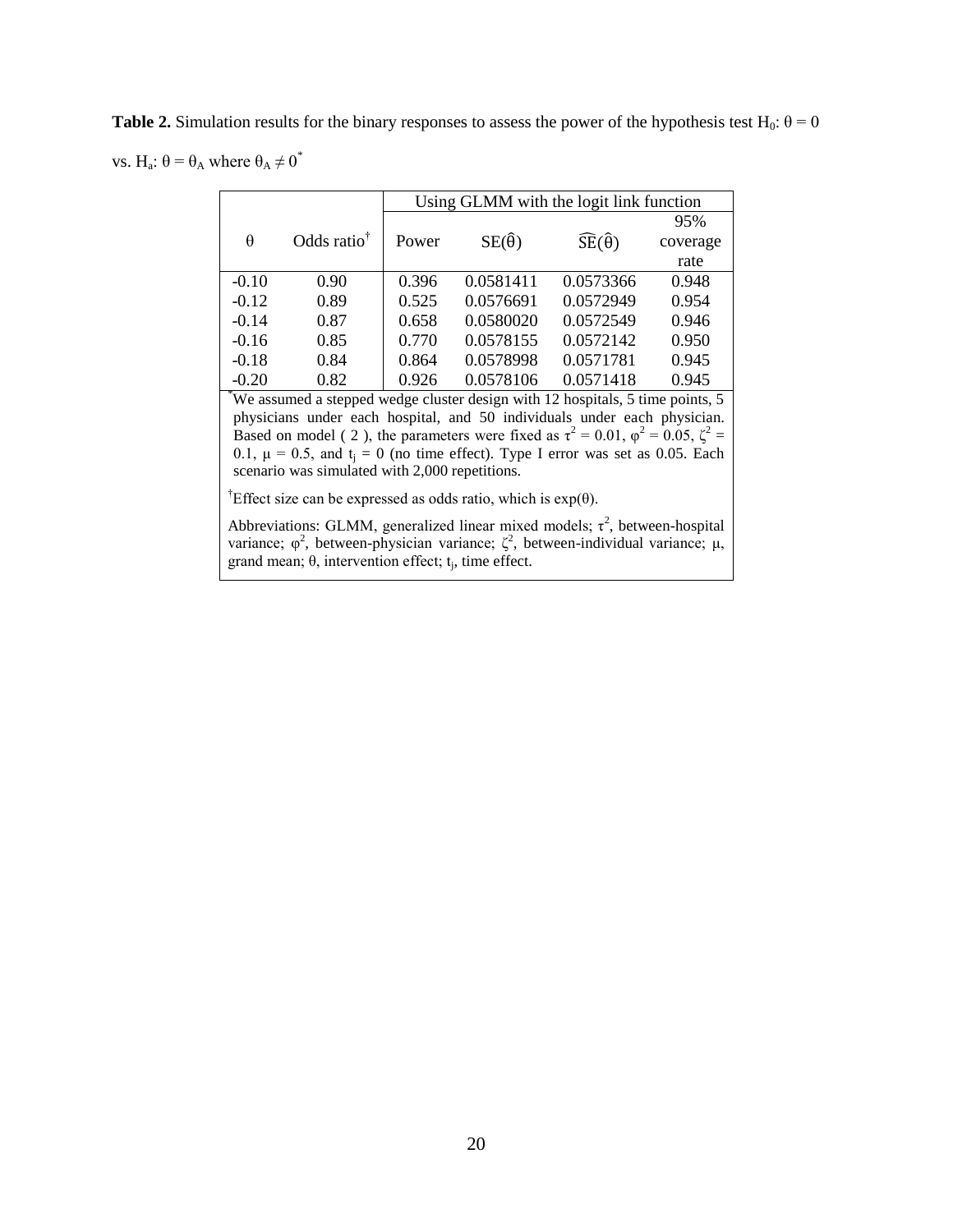<span id="page-28-0"></span>Table 3. Application of the continuous responses for a stepped wedge cluster design with 12 markets, 7 time points, 6 dialysis centers under each market, and 3 patients under each dialysis center to assess the power of the hypothesis test H<sub>0</sub>:  $\theta = 0$  vs. H<sub>a</sub>:  $\theta = \theta_A$  where  $\theta_A \neq 0^*$ 

|     |       |           |                    |                                                      |                 |           |                    | 95%                                                                            |
|-----|-------|-----------|--------------------|------------------------------------------------------|-----------------|-----------|--------------------|--------------------------------------------------------------------------------|
|     |       |           |                    |                                                      |                 |           |                    | coverage                                                                       |
|     |       |           |                    | rate                                                 |                 |           |                    | rate                                                                           |
| 0.1 | 0.789 | 0.0856657 | 0.0863325          | 0.953                                                | 0.791           | 0.0856874 | 0.0860788          | 0.953                                                                          |
|     | 0.840 | 0.0856030 | 0.0863342          | 0.953                                                | 0.840           | 0.0856232 | 0.0860805          | 0.953                                                                          |
|     | 0.898 | 0.0856056 | 0.0863341          | 0.953                                                | 0.901           | 0.0856268 | 0.0860804          | 0.953                                                                          |
|     | 0.949 | 0.0856030 | 0.0863342          | 0.953                                                | 0.949           | 0.0856232 | 0.0860805          | 0.953                                                                          |
| 0.3 | 0.735 | 0.0754826 | 0.0761870          | 0.953                                                | 0.735           | 0.0754985 | 0.0759671          | 0.952                                                                          |
|     | 0.819 | 0.0754256 | 0.0761874          | 0.953                                                | 0.820           | 0.0754400 | 0.0759676          | 0.952                                                                          |
|     | 0.877 | 0.0755268 | 0.0761905          | 0.953                                                | 0.878           | 0.0755411 | 0.0759707          | 0.952                                                                          |
|     | 0.940 | 0.0754256 | 0.0761874          | 0.953                                                | 0.940           | 0.0754400 | 0.0759676          | 0.952                                                                          |
| 0.5 | 0.793 | 0.0638411 | 0.0644316          | 0.955                                                | 0.796           | 0.0638503 | 0.0642491          | 0.953                                                                          |
|     | 0.865 | 0.0638429 | 0.0644302          | 0.955                                                | 0.866           | 0.0638521 | 0.0642477          | 0.953                                                                          |
|     | 0.940 | 0.0638241 | 0.0644318          | 0.955                                                | 0.940           | 0.0638330 | 0.0642493          | 0.953                                                                          |
|     | ρ     | Power     | $SE(\hat{\theta})$ | <b>Using LMM</b><br>$\widehat{SE}(\widehat{\theta})$ | 95%<br>coverage | Power     | $SE(\hat{\theta})$ | Using GLMM with the identity link function<br>$\widehat{SE}(\widehat{\theta})$ |

<sup>\*</sup>Based on model (1), the parameters were standardized as  $\tau^2 = 1$ ,  $\varphi^2 = 1$ ,  $\mu = 0$ , and t<sub>j</sub> = 0 (no time effect). The residual error was specified as compound symmetry with  $\sigma^2 = 1$  and varied  $\rho$ . Type I error was set as 0.05. Each scenario was simulated with 1,000 repetitions.

Abbreviations: LMM, linear mixed models; GLMM, generalized linear mixed models;  $\tau^2$ , between-market variance;  $\varphi^2$ , between-dialysis center variance;  $\sigma^2$ , residual variance;  $\rho$ , correlation;  $\mu$ , grand mean;  $\theta$ , effect of concurrent supportive care; t<sub>j</sub>, time effect.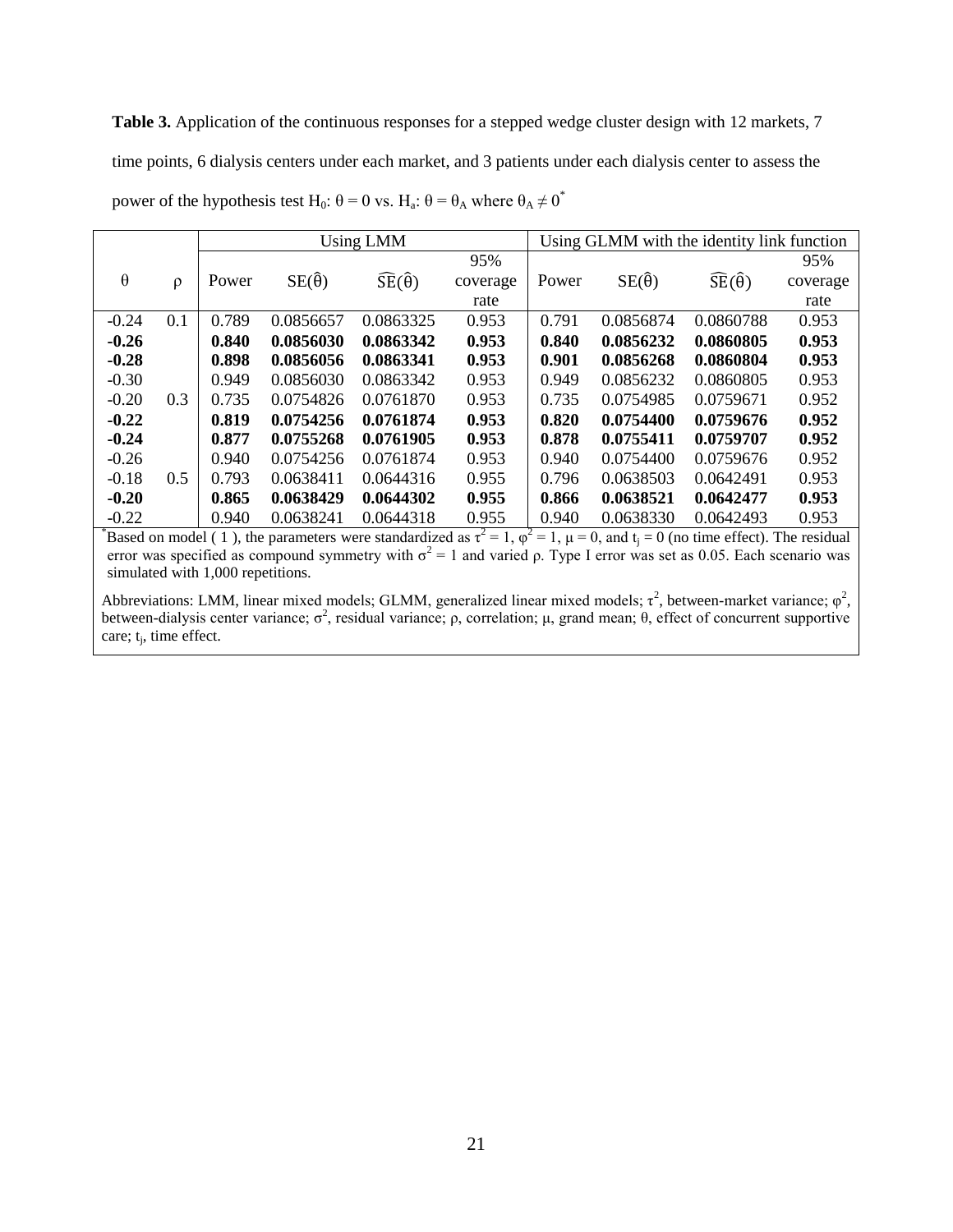<span id="page-29-0"></span>Table 4. Application of the continuous responses for a stepped wedge cluster design with 12 markets, 7 time points, 6 dialysis centers under each market, and 4 patients under each dialysis center to assess the power of the hypothesis test H<sub>0</sub>:  $\theta = 0$  vs. H<sub>a</sub>:  $\theta = \theta_A$  where  $\theta_A \neq 0^*$ 

|          |                     |       |                    | <b>Using LMM</b>                 |          |       | Using GLMM with the identity link function |                                  |          |
|----------|---------------------|-------|--------------------|----------------------------------|----------|-------|--------------------------------------------|----------------------------------|----------|
|          |                     |       |                    |                                  | 95%      |       |                                            |                                  | 95%      |
| $\theta$ | $\boldsymbol{\rho}$ | Power | $SE(\hat{\theta})$ | $\widehat{SE}(\widehat{\theta})$ | coverage | Power | $SE(\hat{\theta})$                         | $\widehat{SE}(\widehat{\theta})$ | coverage |
|          |                     |       |                    |                                  | rate     |       |                                            |                                  | rate     |
| $-0.20$  | 0.1                 | 0.777 | 0.0747652          | 0.0748367                        | 0.947    | 0.779 | 0.0747727                                  | 0.0746718                        | 0.947    |
| $-0.22$  |                     | 0.848 | 0.0747652          | 0.0748367                        | 0.947    | 0.848 | 0.0747727                                  | 0.0746718                        | 0.947    |
| $-0.24$  |                     | 0.902 | 0.0747652          | 0.0748367                        | 0.947    | 0.904 | 0.0747727                                  | 0.0746718                        | 0.947    |
| $-0.18$  | 0.3                 | 0.793 | 0.0659512          | 0.0660304                        | 0.947    | 0.793 | 0.0659562                                  | 0.0658876                        | 0.947    |
| $-0.20$  |                     | 0.865 | 0.0659512          | 0.0660304                        | 0.947    | 0.864 | 0.0659562                                  | 0.0658876                        | 0.947    |
| $-0.22$  |                     | 0.921 | 0.0659512          | 0.0660304                        | 0.947    | 0.921 | 0.0659562                                  | 0.0658876                        | 0.947    |
| $-0.14$  | 0.5                 | 0.724 | 0.0557517          | 0.0558315                        | 0.947    | 0.725 | 0.0557546                                  | 0.0557129                        | 0.947    |
| $-0.16$  |                     | 0.827 | 0.0557517          | 0.0558315                        | 0.947    | 0.830 | 0.0557546                                  | 0.0557129                        | 0.947    |
| $-0.18$  |                     | 0.908 | 0.0557517          | 0.0558315                        | 0.947    | 0.909 | 0.0557546                                  | 0.0557129                        | 0.947    |

<sup>\*</sup>Based on model (1), the parameters were standardized as  $\tau^2 = 1$ ,  $\varphi^2 = 1$ ,  $\mu = 0$ , and  $t_j = 0$  (no time effect). The residual error was specified as compound symmetry with  $\sigma^2 = 1$  and varied  $\rho$ . Type I error was set as 0.05. Each scenario was simulated with 1,000 repetitions.

Abbreviations: LMM, linear mixed models; GLMM, generalized linear mixed models;  $\tau^2$ , between-market variance;  $\varphi^2$ , between-dialysis center variance;  $\sigma^2$ , residual variance;  $\rho$ , correlation;  $\mu$ , grand mean;  $\theta$ , effect of concurrent supportive care; t<sub>j</sub>, time effect.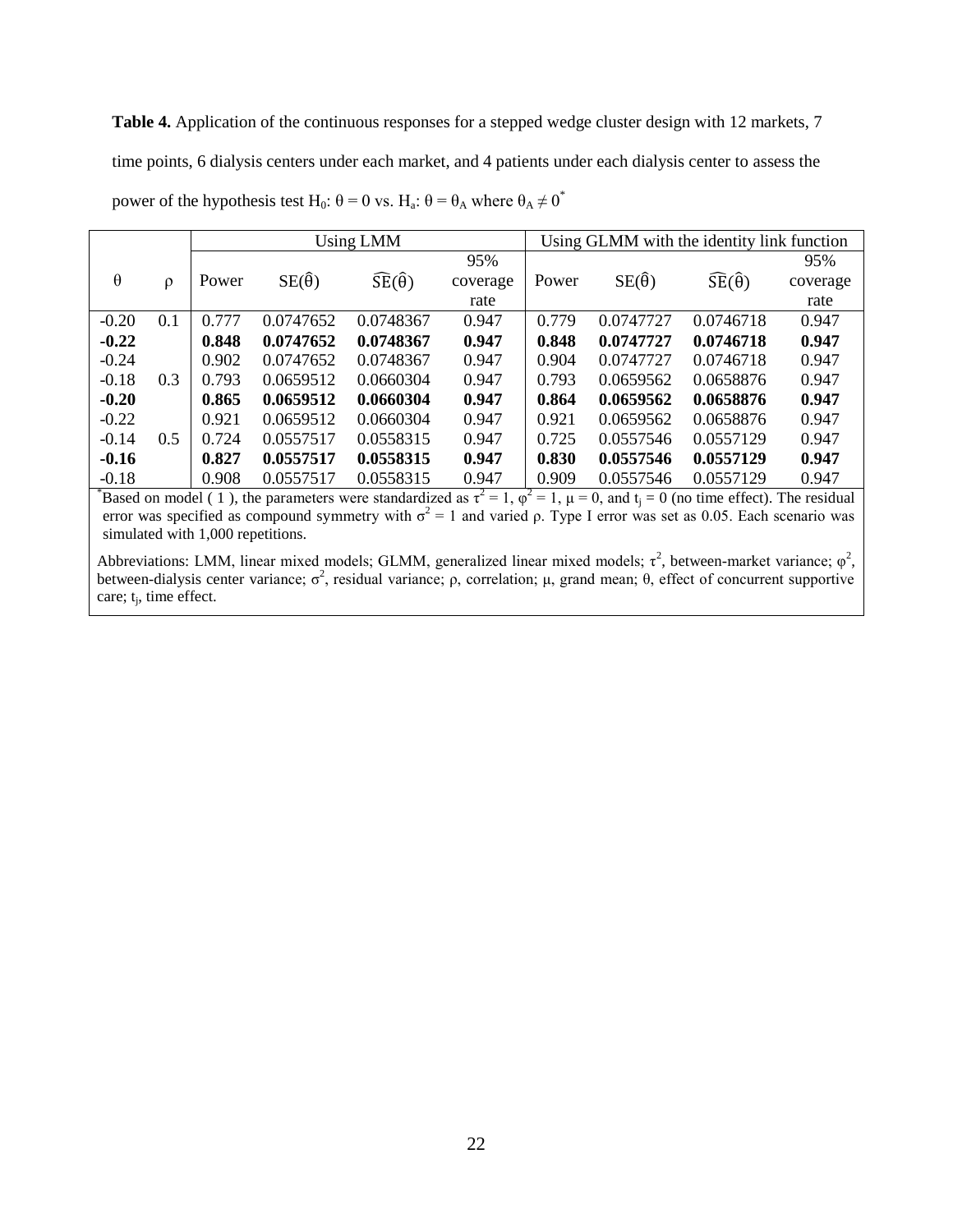<span id="page-30-0"></span>**Table 5.** Application of the binary responses for a stepped wedge cluster design with 12 markets, 7 time points, 6 dialysis centers under each market, and 3 patients under each dialysis center to assess the power of the hypothesis test H<sub>0</sub>:  $\theta = 0$  vs. H<sub>a</sub>:  $\theta = \theta_A$  where  $\theta_A \neq 0^*$ 

|         |                         | Using GLMM with the logit link function |                    |                                  |          |  |  |  |
|---------|-------------------------|-----------------------------------------|--------------------|----------------------------------|----------|--|--|--|
|         |                         |                                         |                    |                                  | 95%      |  |  |  |
| θ       | Odds ratio <sup>†</sup> | Power                                   | $SE(\hat{\theta})$ | $\widehat{SE}(\widehat{\theta})$ | coverage |  |  |  |
|         |                         |                                         |                    |                                  | rate     |  |  |  |
| $-0.58$ | 0.56                    | 0.779                                   | 0.2170503          | 0.1936428                        | 0.918    |  |  |  |
| $-0.60$ | 0.55                    | 0.802                                   | 0.2162086          | 0.1937347                        | 0.921    |  |  |  |
| $-0.62$ | 0.54                    | 0.828                                   | 0.2150595          | 0.1938322                        | 0.927    |  |  |  |
| $-0.64$ | 0.53                    | 0.850                                   | 0.2148441          | 0.1939434                        | 0.923    |  |  |  |
| -0.66   | 0.52                    | 0.872                                   | 0.2148470          | 0.1940510                        | 0.919    |  |  |  |
| $-0.68$ | 0.51                    | 0.888                                   | 0.2151393          | 0.1941631                        | 0.922    |  |  |  |
| $-0.70$ | 0.50                    | 0.898                                   | 0.2155592          | 0.1942769                        | 0.918    |  |  |  |
| $-0.72$ | 0.49                    | 0.913                                   | 0.2145534          | 0.1943834                        | 0.915    |  |  |  |

\*Based on model (2), the parameters were standardized as  $\tau^2 = 1$ ,  $\varphi^2 = 1$ ,  $\zeta^2 = 1$ 1,  $\mu = 0$ , and  $t_i = 0$  (no time effect). Type I error was set as 0.05. Each scenario was simulated with 2,000 repetitions.

<sup>†</sup>Effect size can be expressed as odds ratio, which is  $exp(\theta)$ .

Abbreviations: GLMM, generalized linear mixed models;  $\tau^2$ , between-market variance;  $\varphi^2$ , between-dialysis center variance; ζ<sup>2</sup>, between-patient variance; μ, grand mean;  $\theta$ , effect of concurrent supportive care;  $t_j$ , time effect.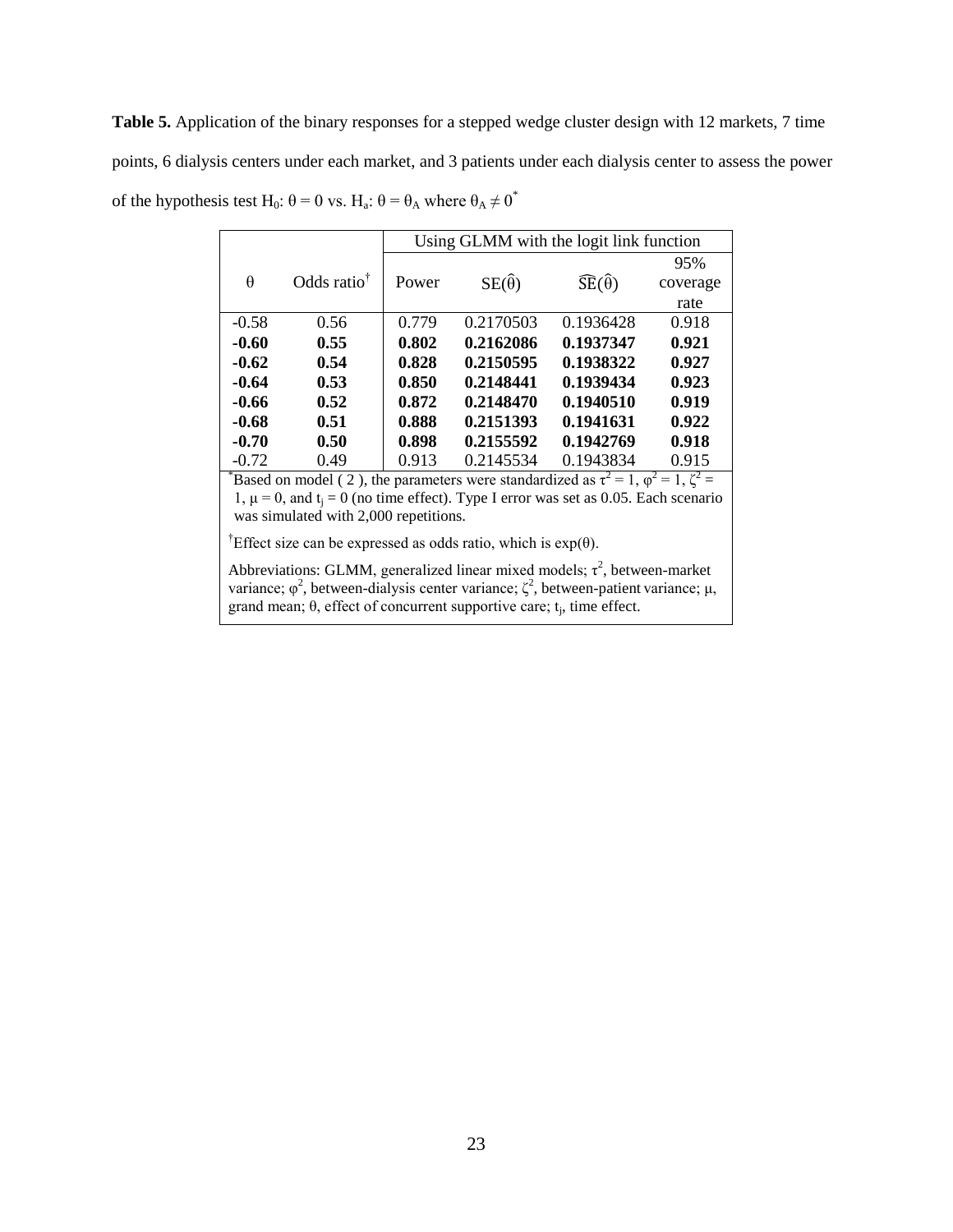<span id="page-31-0"></span>Table 6. Application of the binary responses for a stepped wedge cluster design with 12 markets, 7 time points, 6 dialysis centers under each market, and 4 patients under each dialysis center to assess the power of the hypothesis test H<sub>0</sub>:  $\theta = 0$  vs. H<sub>a</sub>:  $\theta = \theta_A$  where  $\theta_A \neq 0^*$ 

|          |                         | Using GLMM with the logit link function |                    |                                  |          |  |  |  |
|----------|-------------------------|-----------------------------------------|--------------------|----------------------------------|----------|--|--|--|
|          |                         |                                         |                    |                                  | 95%      |  |  |  |
| $\theta$ | Odds ratio <sup>†</sup> | Power                                   | $SE(\hat{\theta})$ | $\widehat{SE}(\widehat{\theta})$ | coverage |  |  |  |
|          |                         |                                         |                    |                                  | rate     |  |  |  |
| $-0.50$  | 0.61                    | 0.785                                   | 0.1843711          | 0.1682908                        | 0.919    |  |  |  |
| $-0.52$  | 0.59                    | 0.812                                   | 0.1853929          | 0.1683681                        | 0.918    |  |  |  |
| $-0.54$  | 0.58                    | 0.836                                   | 0.1852366          | 0.1684518                        | 0.918    |  |  |  |
| $-0.56$  | 0.57                    | 0.860                                   | 0.1854834          | 0.1685291                        | 0.913    |  |  |  |
| $-0.58$  | 0.56                    | 0.884                                   | 0.1851372          | 0.1686089                        | 0.916    |  |  |  |
| $-0.60$  | 0.55                    | 0.901                                   | 0.1853810          | 0.1686902                        | 0.918    |  |  |  |
| $*$      | .                       |                                         |                    | $2 - 1$                          | $\sim$   |  |  |  |

\*Based on model (2), the parameters were standardized as  $\tau^2 = 1$ ,  $\varphi^2 = 1$ ,  $\zeta^2 = 1$ 1,  $\mu = 0$ , and  $t_i = 0$  (no time effect). Type I error was set as 0.05. Each scenario was simulated with 2,000 repetitions.

<sup>†</sup>Effect size can be expressed as odds ratio, which is  $exp(\theta)$ .

Abbreviations: GLMM, generalized linear mixed models;  $\tau^2$ , between-market variance;  $\varphi^2$ , between-dialysis center variance; ζ<sup>2</sup>, between-patient variance; μ, grand mean;  $\theta$ , effect of concurrent supportive care;  $t_j$ , time effect.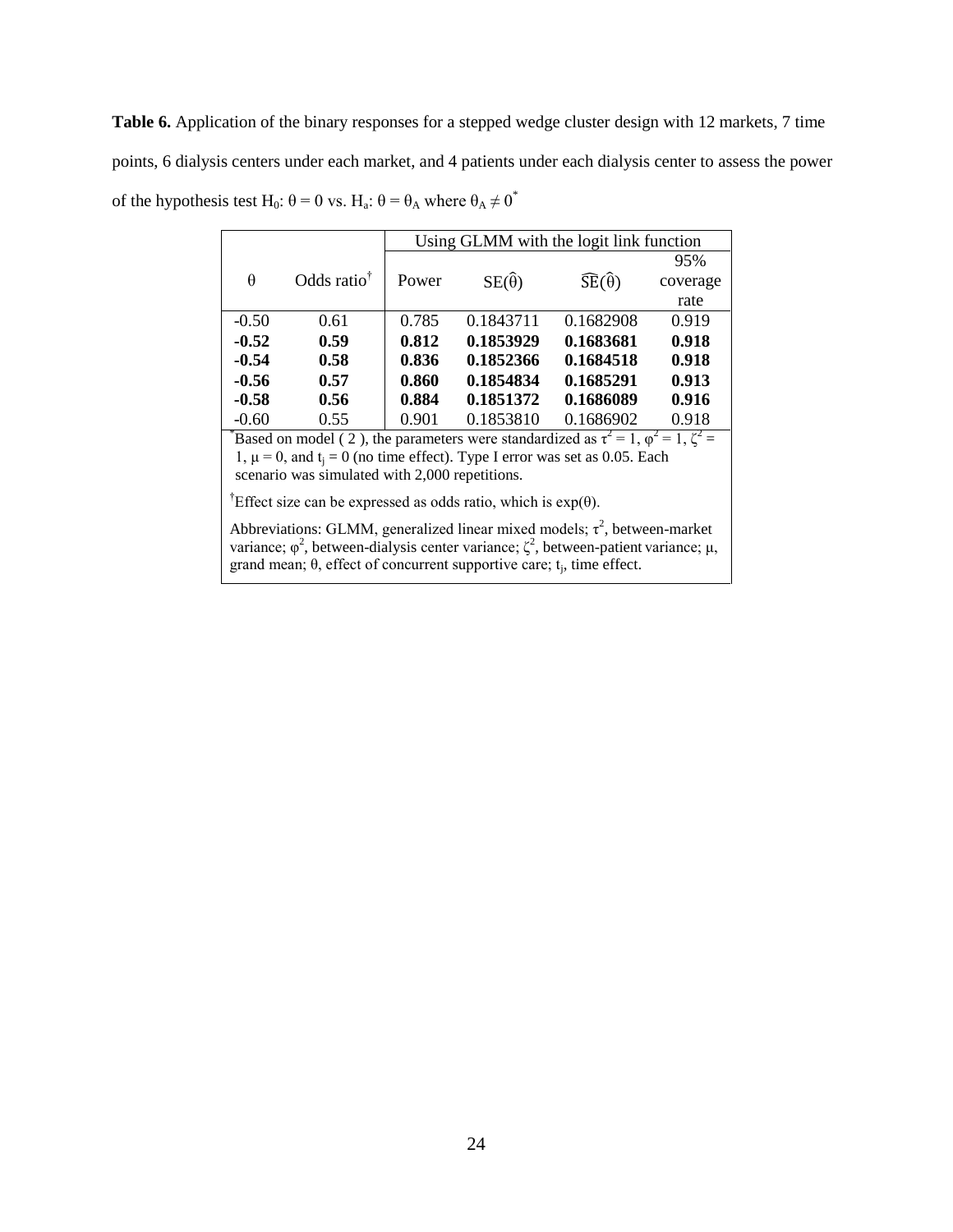<span id="page-32-0"></span>

"0" represents control periods; "1" represents intervention periods.

<span id="page-32-1"></span>**Figure 1.** Illustration of a stepped wedge cluster design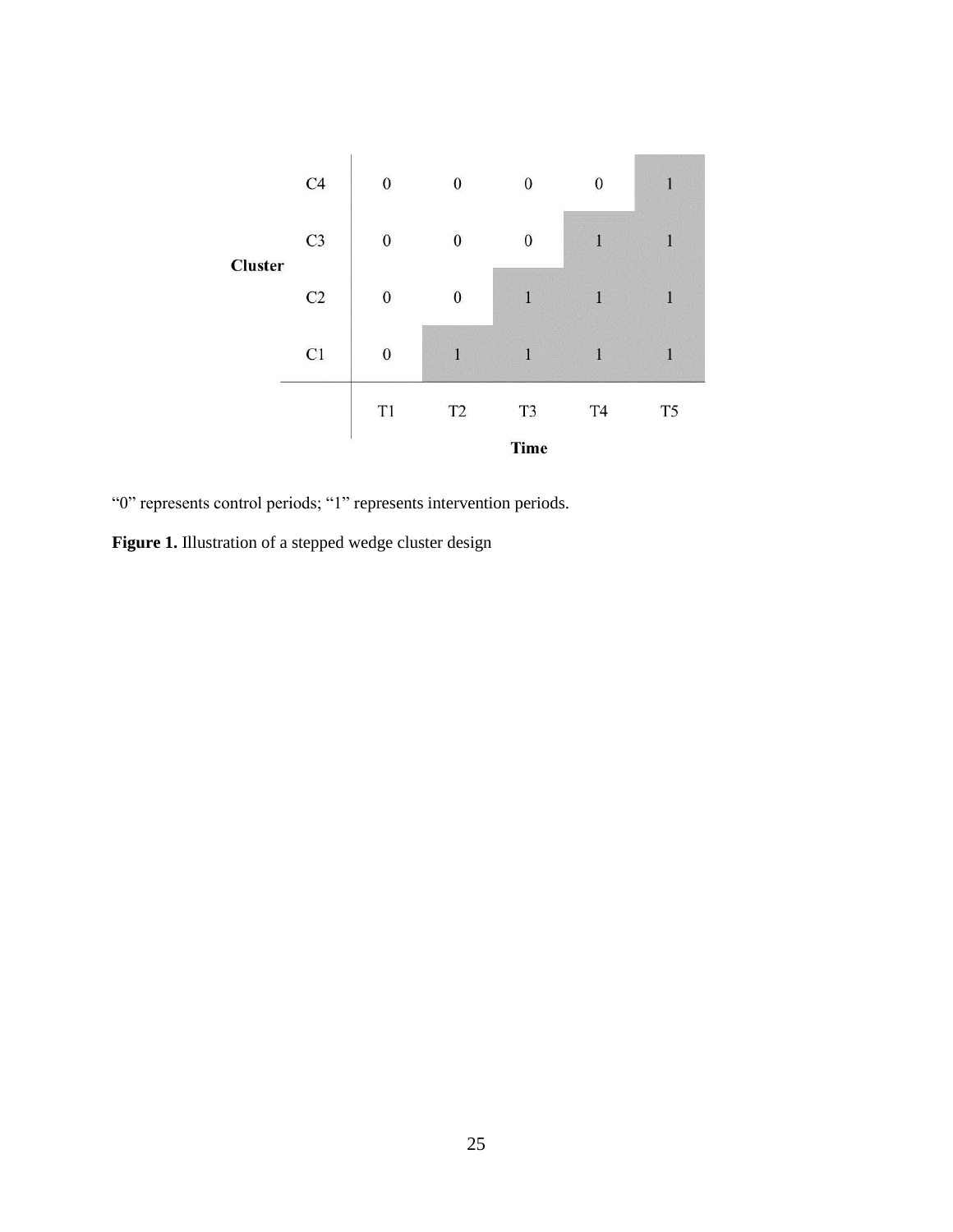<span id="page-33-0"></span>





Abbreviations: LMM, linear mixed models; GLMM, generalized linear mixed models; θ, intervention effect; ρ, correlation

<span id="page-33-1"></span>Figure 2. Simulation results for the continuous responses to assess the power of the hypothesis test H<sub>0</sub>:  $θ = 0$  vs. H<sub>a</sub>:  $θ = θ_A$  where  $θ_A ≠ 0$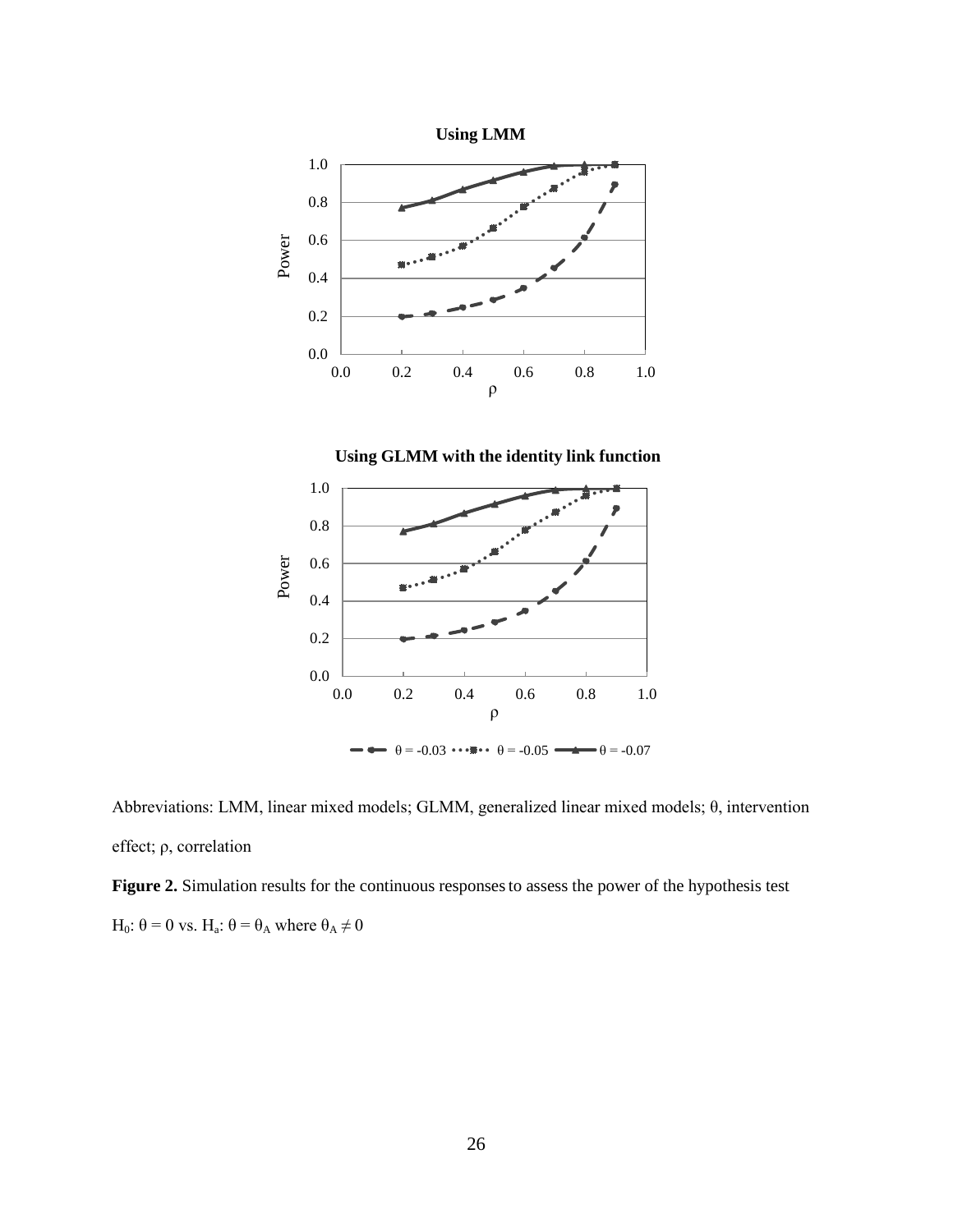<span id="page-34-0"></span>

Abbreviations: GLMM, generalized linear mixed models; θ, intervention effect

<span id="page-34-1"></span>**Figure 3.** Simulation results for the binary responses to assess the power of the hypothesis test H<sub>0</sub>:  $\theta = 0$ vs. H<sub>a</sub>:  $θ = θ_A$  where  $θ_A ≠ 0$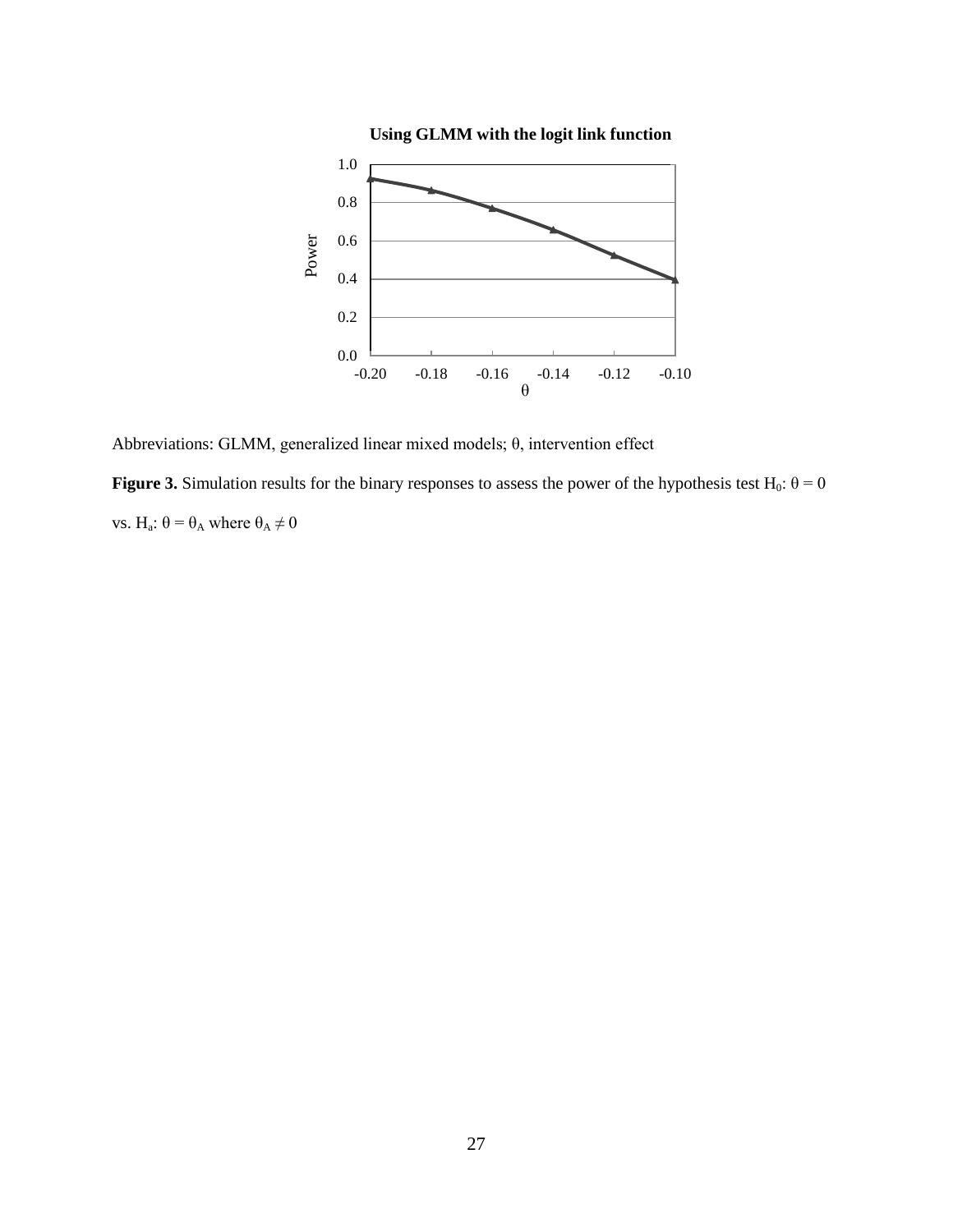#### **BIBLIOGRAPHY**

- <span id="page-35-0"></span>1. Meldrum, M.L., *A brief history of the randomized controlled trial: from oranges and lemons to the gold standard.* Hematology/Oncology Clinics of North America, 2000. **14**(4): p. 745-760.
- 2. Piantadosi, S., *Clinical trials: a methodologic perspective*. Vol. 593. 2005: John Wiley & Sons.
- 3. Edwards, S.J., et al., *Ethical issues in the design and conduct of cluster randomised controlled trials.* British Medical Journal, 1999. **318**(7195): p. 1407.
- 4. Mazor, K.M., et al., *Cluster randomized trials: opportunities and barriers identified by leaders of eight health plans.* Medical Care, 2007: p. S29-S37.
- 5. Brown, C.A. and R.J. Lilford, *The stepped wedge trial design: a systematic review.* BMC Medical Research Methodology, 2006. **6**(1): p. 54.
- 6. Mdege, N.D., M.-S. Man, and D.J. Torgerson, *Systematic review of stepped wedge cluster randomized trials shows that design is particularly used to evaluate interventions during routine implementation.* Journal of Clinical Epidemiology, 2011. **64**(9): p. 936- 948.
- 7. Freedman, B., *Equipoise and the ethics of clinical research.* The New England Journal of Medicine, 1987.
- 8. Stolberg, H.O., G. Norman, and I. Trop, *Randomized controlled trials.* American Journal of Roentgenology, 2004. **183**(6): p. 1539-1544.
- 9. Levy, R., et al., *Multidisciplinary HIV adherence intervention: a randomized study.* AIDS Patient Care and STDs, 2004. **18**(12): p. 728-735.
- 10. Cook, R.F., A. Back, and J. Trudeau, *Substance abuse prevention in the workplace: recent findings and an expanded conceptual model.* Journal of Primary Prevention, 1996. **16**(3): p. 319-339.
- 11. Grant, A.D., et al., *Effect of routine isoniazid preventive therapy on tuberculosis incidence among HIV-infected men in South Africa.* The Journal of the American Medical Association, 2005. **293**(22): p. 2719-2725.
- 12. Ciliberto, M.A., et al., *Comparison of home-based therapy with ready-to-use therapeutic food with standard therapy in the treatment of malnourished Malawian children: a controlled, clinical effectiveness trial.* The American Journal of Clinical Nutrition, 2005. **81**(4): p. 864-870.
- 13. Group, G.H.S., *The Gambia hepatitis intervention study.* Cancer Research, 1987. **47**(21): p. 5782-5787.
- 14. Somerville, M., et al., *From local concern to randomized trial: the Watcombe Housing Project.* Health Expectations, 2002. **5**(2): p. 127-135.